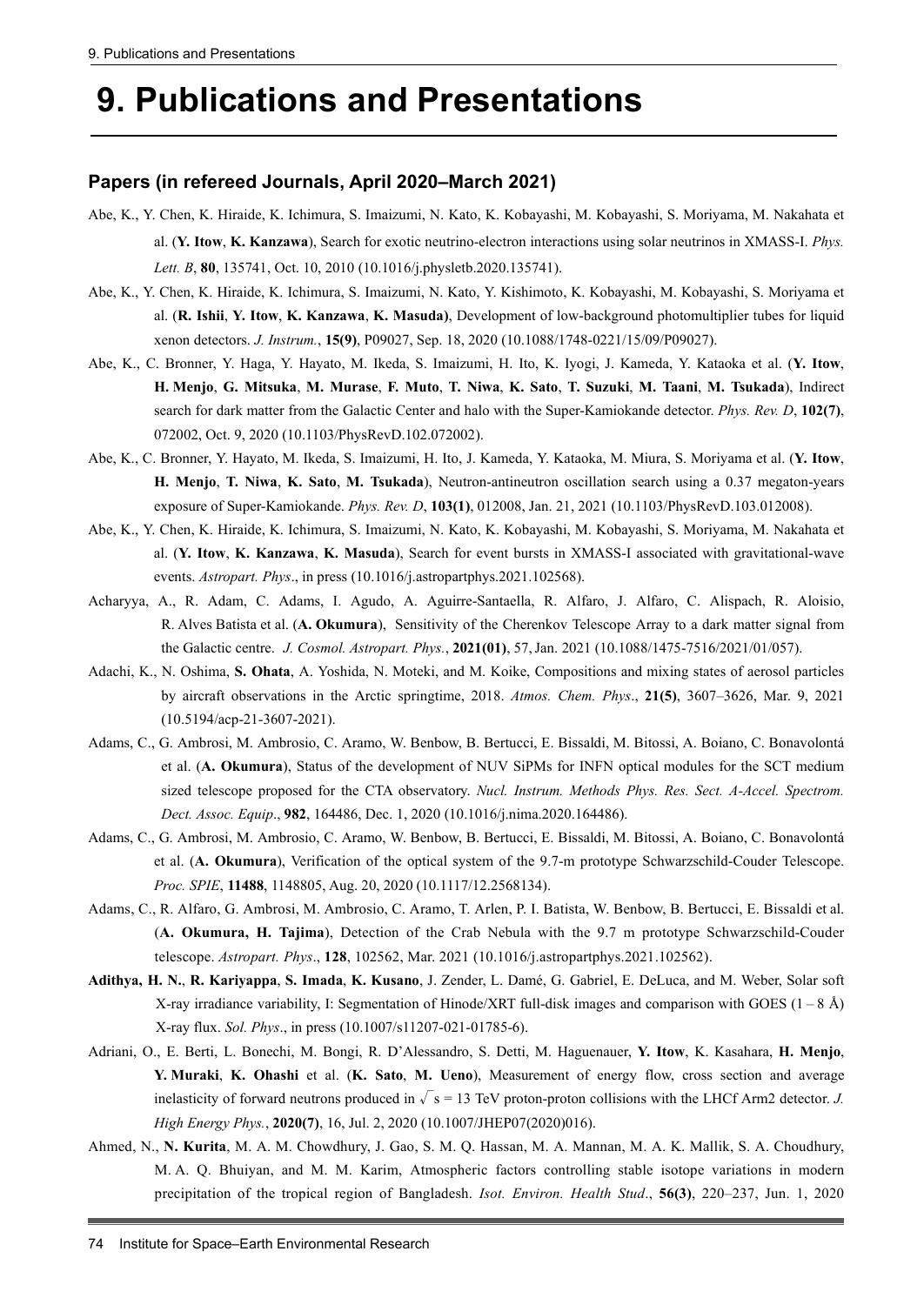(10.1080/10256016.2020.1770245).

- **Aiki, H.**, F. Kondo, M. Konda, K. Tanaka, and T. Fujita, Marine wave boundary layer observation using an optical particle counter with 10-Hz temporal resolution. *Earozoru Kenkyu,* **35(3)**, 160–169, Sep. 20, 2020 (10.11203/jar.35.160). [in Japanese]
- Ajello, M., W. B. Atwood, M. Axelsson, L. Baldini, G. Barbiellini, M. G. Baring, D. Bastieri, R. Bellazzini, A. Berretta, E. Bissaldi et al. (**H. Tajima**), High-energy emission from a magnetar giant flare in the Sculptor galaxy. *Nat. Astron*., in press (10.1038/s41550-020-01287-8).
- Amory-Mazaudier, C., S. Radicella, P. Doherty, S. Gadimova, R. Fleury, B. Nava, E. Anas, M. Petitdidier, Y. Migoya-Orué, K. Alazo, and **K. Shiokawa**, Development of research capacities in space weather: A successful international cooperation. *J. Space Weather Space Clim*., Mar. 31, 2021 (10.1051/swsc/2021006).
- Anzorena, M., R. Garcia, J. F. Valdes-Galicia, **Y. Matsubara**, **Y. Itow**, T. Sako, **T. Kawabata**, E. Ortiz, R. Taylor, A. Hurdo et al., Simulation and experimental validation of optimum read-out electronics design for scintillator bar cosmic ray telescope. *Nucl. Instrum. Methods Phys. Res. Sect. A-Accel. Spectrom. Dect. Assoc. Equip*., **991**, 165019, Mar. 1, 2021 (10.1016/j.nima.2021.165019).
- Aprile, E., J. Aalbers, F. Agostini, M. Alfonsi, L. Althueser, F. D. Amaro, V. C. Antochi, E. Angelino, J. R. Angevaare, F. Arneodo et al. (**Y. Itow**, **S. Kazama**), Excess electronic recoil events in XENON1T. *Phys. Rev. D*, **102(7)**, 072004, Oct. 12, 2020 (10.1103/PhysRevD.102.072004).
- Aprile, E., J. Aalbers, F. Agostini, M. Alfonsi, L. Althueser, F. D. Amaro, V. C. Antochi, E. Angelino, J. R. Angevaare, F. Arneodo et al. (**Y. Itow**, **S. Kazama**, **M. Yamashita**), Projected WIMP sensitivity of the XENONnT dark matter experiment. *J. Cosmol. Astropart. Phys*., **11**, 031, Nov. 2020 (10.1088/1475-7516/2020/11/031).
- Aprile, E., J. Aalbers, F. Agostini, S. Ahmed Maouloud, M. Alfonsi, L. Althueser, F. D. Amaro, S. Andaloro, V. C. Antochi, E. Angelino et al. (**Y. Itow**, **S. Kazama**, **M. Yamashita**), Search for coherent elastic scattering of solar B-8 neutrinos in the XENON1T dark matter experiment. *Phys. Rev. Lett*., **126(9)**, 091301, Mar. 1, 2021 (10.1103/PhysRevLett.126.091301).
- Aprile, E., J. Aalbers, F. Agostini, M. Alfonsi, L. Althueser, F. D. Amaro, S. Andaloro, E. Angelino, J. R. Angevaare, V. C. Antochi et al. (**Y. Itow**, **S. Kazama**, **M. Yamashita**), Search for inelastic scattering of WIMP dark matter in XENON1T. *Phys. Rev. D*, **103**, 063028, Mar. 19, 2021 (10.1103/PhysRevD.103.063028).
- Aprile, E., J. Aalbers, F. Agostini, M. Alfonsi, L. Althueser, F. D. Amaro, V. C. Antochi, E. Angelino, J. R. Angevaare, F. Arneodo et al. (**Y. Itow**, **S. Kazama**, **M. Yamashita**), 222Rn emanation measurements for the XENON1T experiment. *Eur. Phys. J. C.*, in press (10.1140/epjc/s10052-020-08777-z).
- Ariunsaikhan, A., S. Chonokhuu, and **Y. Matsumi**, Mobile measurement of PM2.5 based on an individual in Ulaanbaatar city. *Int. J. Environ. Res. Public Health*, **17(8)**, 2701, Apr. 15, 2020 ( 10.3390/ijerph17082701).
- Asaoka. S., S. Nakada, A. Umehara, **J. Ishizaka**, and W. Nishijima, Estimation of spatial distribution of coastal ocean primary production in Hiroshima Bay, Japan, with a geostationary ocean color satellite. *Estuar. Coast. Shelf Sci.*, **244**, 106897, Oct. 5, 2020 (10.1016/j.ecss.2020.106897).
- Azizi, H, Y. Asahara, **M. Minami,** and R. Anma, Sequential magma injection with a wide range of mixing and mingling in Late Jurassic plutons, southern Ghorveh western Iran. *J. Asian Earth Sci.*, **200**, 104469, Sep. 15, 2020 (10.1016/j.jseaes.2020.104469).
- Azizi, H., A. Maghsoudloo, F. Nouri, Y. Asahara, K. Yamamoto, **M. Minami**, and M. Tsuboi, Investigation of rare earth elements (REEs) as exploration potential in Intrusive bodies in the northern Sanandaj-Sirjan zone (Kurdistan area), western Iran. *Geochem. J*., **54(4)**, 221–232, Aug. 27, 2020 (10.2343/geochemj.2.0584).
- Azizi, H., N. Daneshvar, A. Mohammadi, Y. Asahara, S. A. Wattam, M. Tsuboi, and **M. Minami**, Early Miocene post-collision andesite in the Takab area, northwest Iran. *J. Petrol.*, in press (10.1093/petrology/egab022).
- **Bamba, Y.**, **S. Inoue**, and **S. Imada**, Intrusion of magnetic peninsula toward the neighboring opposite-polarity region that triggers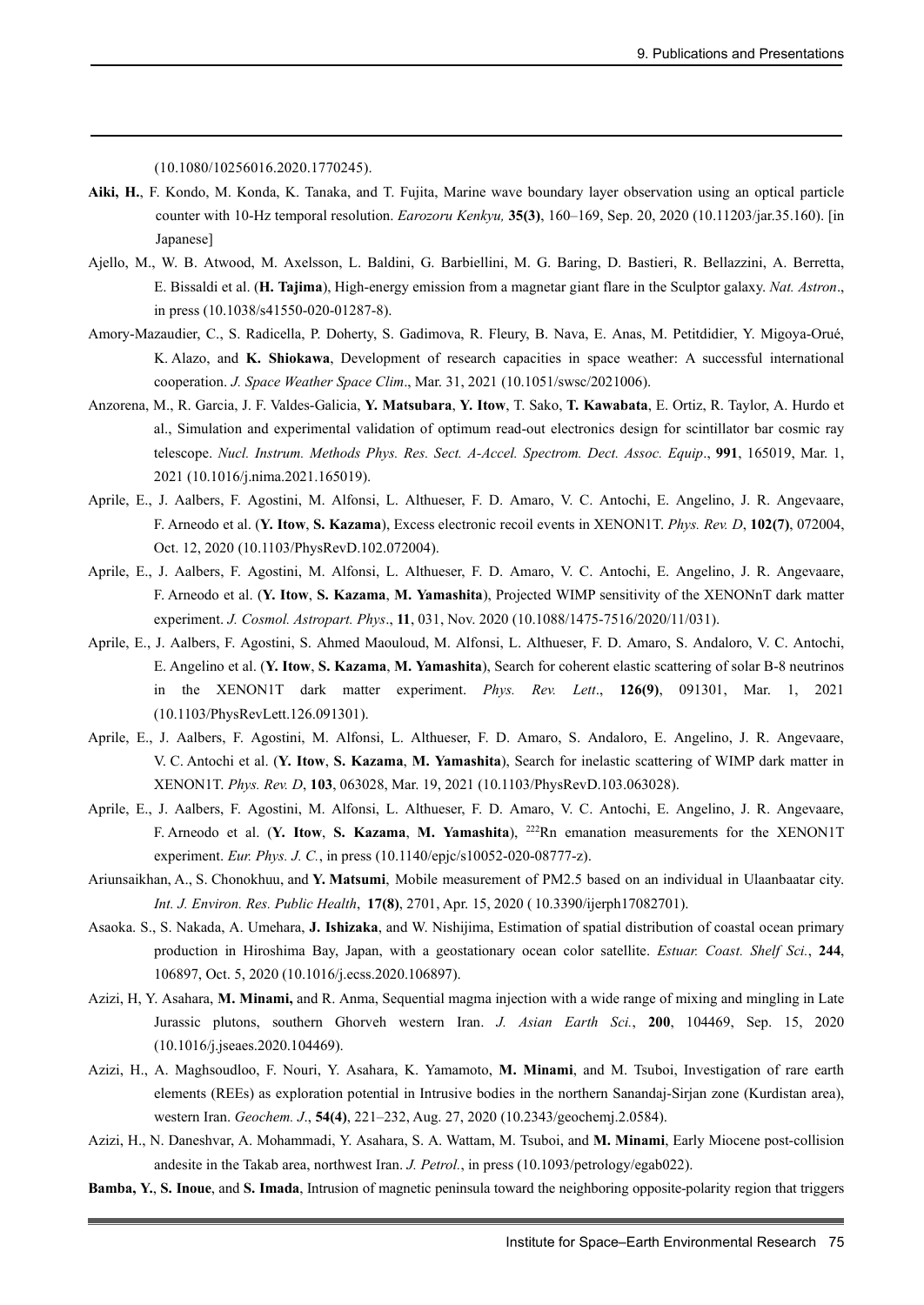the largest solar flare in solar cycle 24. *Astrophys. J*., **894(1)**, 29, May 1, 2020 (10.3847/1538-4357/ab85ca).

- Belakhovsky, V. B., **K. Shiokawa**, A. Matsuoka, Y. Kasahara, I. Shinohara, **Y. Miyoshi**, S.-Y. Wang, Y. Kazama, S. Kasahara, and S. Yokota, The long-lasting QP emissions observed on Arase satellite and Lovozero station. in *Conference Proceedings: 2021 XXXIIIrd General Assembly and Scientific Symposium of the International Union of Radio Science*, *IEEE*, **9232442**, 1–4, Oct. 20, 2020 (10.23919/URSIGASS49373.2020.9232442).
- Bennett, D. P., A. Udalski, I. A. Bond, **F. Abe**, R. K. Barry, A. Bhattacharya, M. Donachie, **H. Fujii**, A. Fukui, Y. Hirao, **Y. Itow** et al. (**Y. Matsubara**, **Y. Muraki**), A gas giant planet in the OGLE-2006-BLG-284L stellar binary system. *Astron. J.*, **160(2)**, 72, Jul. 17, 2020 (10.3847/1538-3881/ab9cb9).
- Bhaskar, A., **H. Hayakawa**, D. M. Oliveira, S. Blake, S. M. Silverman, and Y. Ebihara, An analysis of Trouvelot's auroral drawing on 1/2 March 1872: Plausible evidence for recurrent geomagnetic storms. *J. Geophys. Res. Space Phys*., **125(10)**, e2020JA028227, Oct. 10, 2020 (10.1029/2020JA028227).
- Blumenstock, T., F. Hase, A. Keens, D. Czurlok, O. Colebatch, O. Garcia, D. W. T. Griffith, M. Grutter, J. W. Hannigan, P. Heikkinen et al. (**T. Nagahama)**, Characterization and potential for reducing optical resonances in Fourier transform infrared spectrometers of the Network for the Detection of Atmospheric Composition Change (NDACC). *Atmos. Meas. Tech*., **14(2)**, 1239–1252, Feb. 17, 2021 (10.5194/amt-14-1239-2021).
- Boocock, C., **K. Kusano**, and D. Tsiklauri, The effects of oscillations and collisions of emerging bipolar regions on the triggering of solar flares. *Astrophys. J.*, **900(1)**, 65, Sep. 1, 2020 (10.3847/1538-4357/aba61a).
- Carter, B. A., J. Retterer, T. Dao, R. Pradipta, R. Caton, K. Groves, **Y. Otsuka**, T. Yokoyama, K. Hozumi, T. Le Truong, and M. Terkildsen, On the generation of an unseasonal EPB over South East Asia. *J. Geophys. Res. Space Phys*., **126(2)**, e2020JA028724, Feb. 2021 (10.1029/2020JA028724).
- Case, N. A., D. P. Hartley, A. Grocott, **Y. Miyoshi**, A. Matsuoka, **S. Imajo**, S. Kurita, I. Shinohara, and M. Teramoto, Inner magnetospheric response to the interplanetary magnetic field *By* component: Van Allen Probes and Arase observations. *J. Geophys. Res. Space Phys*., **126(1)**, e2020JA028765, Jan. 2021 (10.1029/2020JA028765).
- Chakraborty, S., J. M. Ruohoniemi, J. B. H. Baker, R. Fiori, K. Zawdie, S. Bailey, **N. Nishitani**, and D. Drob, Sluggishness of the ionosphere: Characteristic time-lag in response to solar flares. in *Conference Proceedings: 2021 XXXIIIrd General Assembly and Scientific Symposium of the International Union of Radio Science, IEEE,* **9232206,** 1–4, Oct. 20, 2020 (10.23919/URSIGASS49373.2020.9232206).
- Chashei, I. V., V. R. Lukmanov, S. A. Tyulbashev, and **M. Tokumaru,** Comparison of solar wind speed estimates from nearly simultaneous IPS observations at 327 and 111 MHz. *Sol. Phys*. in press (10.1007/s11207-021-01804-6).
- **Chian, A. C. L.**, S. S. A. Silva, E. L. Rempel, L. R. Bellot Rubio, M. Gošić, **K. Kusano**, and **S.-H. Park**, Lagrangian chaotic saddles and objective vortices in solar plasmas. *Phys. Rev. E*, **102(6)**, 060201(R), Dec. 3, 2020 (10.1103/PhysRevE.102.060201).
- Cliver, E. W., **H. Hayakawa**, J. J. Love, and D. F. Neidig, On the size of the flare associated with the solar proton event in 774 AD. *Astrophys. J.*, **903(1)**, 41, Nov. 1, 2020 (10.3847/1538-4357/abad93).
- Collins, D. S., V. L. Nguyen, T. K. O. Ta, L. Mao, Y. Ishii, **H. Kitagawa**, R. Nakashima, T. H. Q. Vo, and T. Tamura, Sedimentary evolution of a delta-margin mangrove in Can Gio, northeastern Mekong River delta, Vietnam, *Mar. Geol.*, **443**, 106417, Mar. 2021 (10.1016/j.margeo.2020.106417).
- Colpitts, C., **Y. Miyoshi**, Y. Kasahara, G. L. Delzanno, J. R. Wygant, C. A. Cattell, A. Breneman, C. Kletzing, G. Cunningham, M. Hikishima et al., First direct observations of propagation of discrete chorus elements from the equatorial source to higher latitudes, using the Van Allen Probes and Arase satellites. *J. Geophys. Res. Space Phys.*, **125(10)**, e2020JA028315, Oct. 2020 (10.1029/2020JA028315).
- Crosta, X., S. K. Shukla, O. Ther, M. Ikehara, **M. Yamane**, and Y. Yokoyama, Last Abundant Appearance Datum of Hemidiscus karstenii driven by climate change. *Mar. Micropaleontol*., **157**, 101861, May 2020, (10.1016/j.marmicro.2020.101861).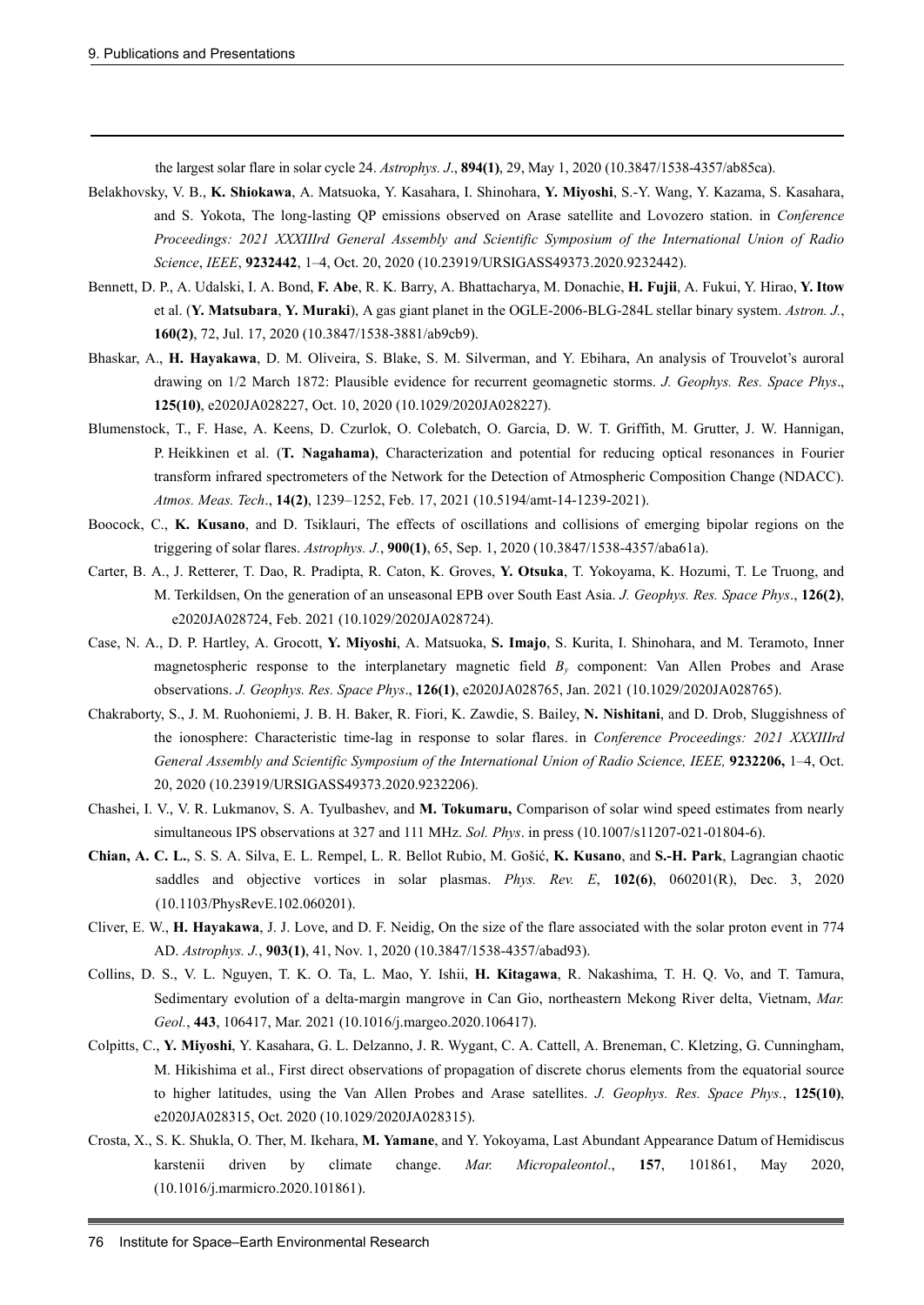- Dao, T., M. L. Huy, B. Carter, Q. Le, T. T. Trinh, B. N. Phan, and **Y. Otsuka**, New observations of the total electron content and ionospheric scintillations over Ho Chi Minh city. *Vietnam Journal of Earth Sciences*, **42(4)**, 320–333, Jul. 13 2020 (10.15625/0866-7187/42/4/15281).
- Dhaka, S. K., Chetna, V. Kumar, V. Panwar, A. P. Dimri, N. Singh, P. K. Patra, **Y. Matsumi**, M. Takigawa, T. Nakayama et al., PM2.5 diminution and haze events over Delhi during the COVID-19 lockdown period: an interplay between the baseline pollution and meteorology. *Sci Rep.*, **10(1)**, 13442, Aug. 10, 2020 (10.1038/s41598-020-70179-8).
- **Enami, M.**, S. Huang, M. Tsuboi, and **Y. Wakasugi**, Petrological and mineralogical contrasts of basic lithologies between eclogite and non-eclogite units along the Kokuryo River of the Sanbagawa belt, Central Shikoku, Japan. *J. Mineral. Petrol. Sci.*, **115(6)**, 457–470, Dec. 2020 (10.2465/jmps.181107a).
- Ezoe, Y., R. Funase, H. Nagata, **Y. Miyoshi**, S. Kasahara, H. Nakajima, I. Mitsuishi, K. Ishikawa, J. Hiraga, K. Mitsuda et al., GEO-X (GEOspace x-ray imager). *Proc. SPIE*, **11444**, 1144428, Dec.13, 2020 (10.1117/12.2560780).
- Fan, Y., W. Li, N. Chen, J.-H. Ahn, Y.-J. Park, S. Kratzer, T. Schroeder, **J. Ishizaka**, R. Chang, and K. Stamnes, OC-SMAR: A machine learning based data analysis platform for satellite ocean color sensor. *Remote Sens. nviron*., **253**, 112236, Feb. 2021 (10.1016/j.rse.2020.112236).
- **Feng, C.**, **J. Ishizaka**, K. Saitoh, T. Mine, and H. Yamashita, A novel method based on backscattering for Discriminating Summer blooms of the raphidophyte (Chattonella spp.) and the diatom (Skeletonema spp.) using MODIS images in Ariake Sea, Japan. *Remote Sens.*, **12(9)**, 1504, May 8, 2020 (10.3390/rs12091504).
- Fujiki, T., R. Inoue, M. C. Honda, M. Wakita, **Y. Mino**, C. Sukigara, and O. Abe, Time-series observations of photosynthetic oxygen production in the subtropical western North Pacific by an underwater profiling buoy system. *Limnol. Oceanogr*., **65(5)**, 1072–1084, May 2020 (10.1002/lno.11372).
- Fukizawa, M., T. Sakanoi, **Y. Miyoshi**, Y. Kazama, Y. Katoh, Y. Kasahara, S. Matsuda, A. Matsuoka, S. Kurita, **M. Shoji**, M. Teramoto, **S. Imajo** et al., Pitch-angle scattering of inner magnetospheric electrons caused by ECH waves obtained with the Arase satellite. *Geophys. Res. Lett.*, **47(23)**, e2020GL089926, Oct. 29, 2020 (10.1029/2020GL089926).
- **Ghosh, P.**, **Y. Otsuka**, **S. Mani**, and H. Shinagawa, Day-to-day variation of pre-reversal enhancement in the equatorial ionosphere based on GAIA model simulations. *Earth Planets Space*, **72**, 93, Jul. 6, 2020 (10.1186/s40623- 020-01228-9).
- Goldstein S. L., Y. Kiro, A. Torfstein, **H. Kitagawa**, J. Tierney, and M. Stein, Revised chronology of the ICDP Dead Sea deep drill core relates drier-wetter-drier climate cycles to insolation over the past 220 kyr. *Quat. Sci. Rev*., **244**, 106460, Sep. 15, 2020 (10.1016/j.quascirev.2020.106460).
- Goodwin, L. V., Y. Nishimura, A. J. Coster, S. Zhang, **N. Nishitani**, J. M. Ruohoniemi, B. J. Anderson, and Q.-H. Zhang, Dayside polar cap density enhancements formed during substorms. *J. Geophys. Res. Space Phys*., **125(10)**, e2020JA028101, Oct. 2020 (10.1029/2020JA028101).
- Gordovskyy, M., P. K. Browning, **S. Inoue**, E. P. Kontar, **K. Kusano**, and G. E. Vekstein, Forward modelling of particle acceleration and transport in an individual solar flare. *Astrophys. J*., **902(2)**, 147, Oct. 23, 2020 (10.3847/1538- 4357/abb60e).
- Hagino, K., H. Odaka, G. Sato, T. Sato, H. Suzuki, T. Mizuno, M. Kawaharada, M. Ohno, K. Nakazawa, S. B. Kobayashi et al. (**H. Tajima**, **K. Yamaoka**), Origin of the in-orbit instrumental background of the Hard X-ray Imager onboard Hitomi. *J. Astron. Telesc. Instrum. Syst*., **6(4)**, 046003, Oct. 2020 (10.1117/1.JATIS.6.4.046003).
- Han, B., J. Niang, H. Rao, N. Lyu, **H. Oda**, S. Sakamoto, Y. Yang, and M. Sablier, Paper fragments from the Tibetan Samye Monastery: Clues for an unusual sizing recipe implying wheat starch and milk in early Tibetan papermaking. *Journal of Archaeological Science: Reports*, in press (10.1016/j.jasrep.2021.102793).
- Han, C., C.-U. Lee, A. Udalski, A. Gould, I. A. Bond, V. Bozza, M. D. Albrow, S.-J. Chung, K.-H. Hwang, Y. K. Jung et al. (**F. Abe**, **H. Fujii**, **Y. Itow**, **Y. Kamei**, **Y. Matsubara**, **Y. Muraki**, **T. Yamakawa**), Candidate brown-dwarf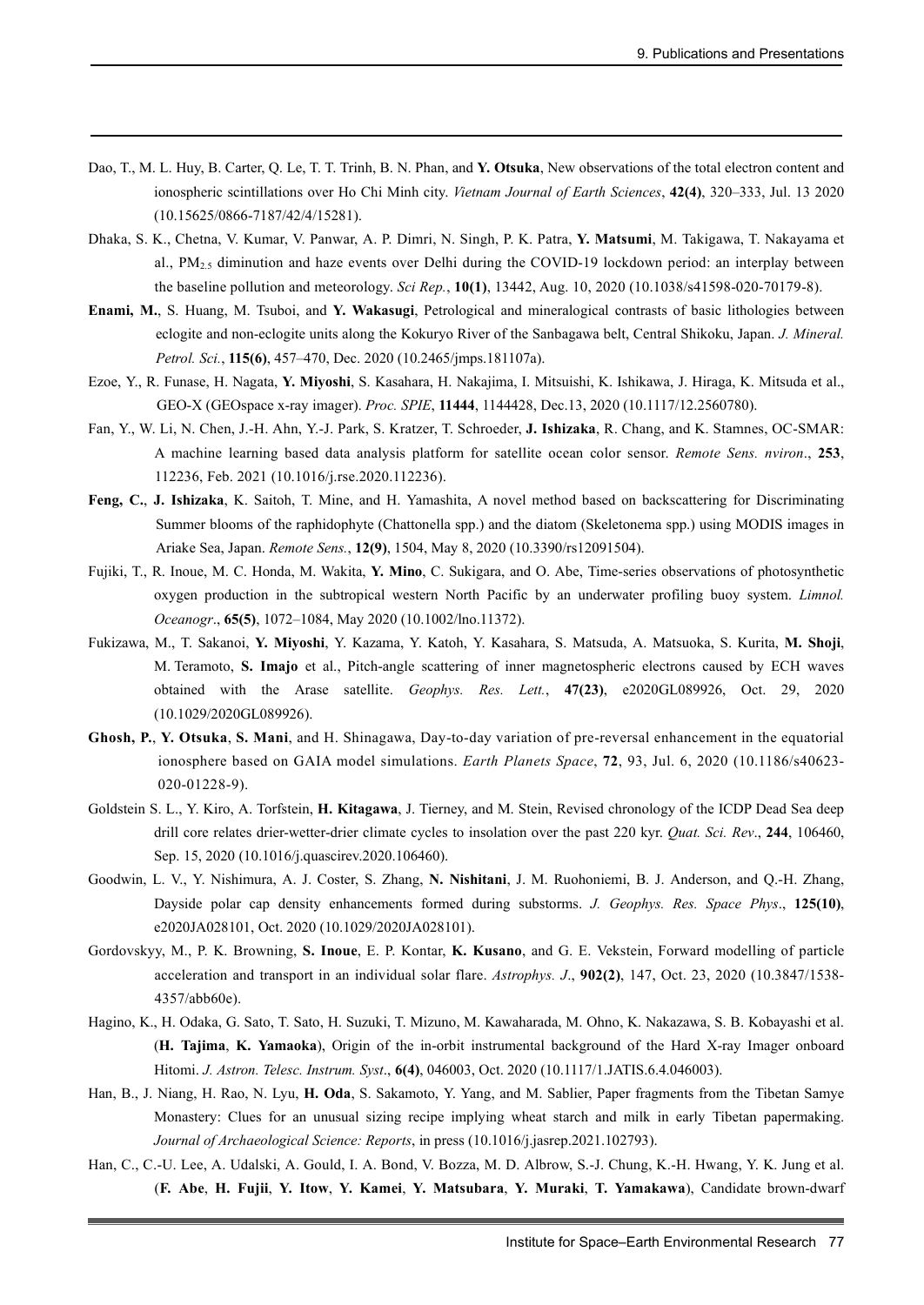microlensing events with very short timescales and small angular Einstein radii. *Astron. J.*, **159(4)**, 134, Apr. 2020 (10.3847/1538-3881/ab6f66).

- Han, C., D. Kim, Y. K. Jung, A. Gould, I. A. Bond, M. D. Albrow, S.-J. Chung, K.-H. Hwang, C.-U. Lee, Y.-H. Ryu et al. **(F. Abe**, **H. Fujii**, **Y. Itow**, **Y. Matsubara**, **Y. Muraki**), One planet or two planets? The ultra-sensitive extrememagnification microlensing event kmt-2019-blg-1953. *Astron. J.*, **160(1)**, 17, Jul. 2020 (10.3847/1538-3881/ab91ac).
- Hashimoto, K. K., **T. Kikuchi**, I. Tomizawa, K. Hosokawa, J. Chum, D. Buresova, **M. Nose**, and K. Koga, Penetration electric fields observed at middle and low latitudes during the 22 June 2015 geomagnetic storm. *Earth Planets Space*, **72**, 71, May 26, 2020 (10.1186/s40623-020-01196-0).
- **Hayakawa, H.**, M. J. Owens, M. Lockwood, and M. Sôma, The solar corona during the total eclipse on 1806 June 16: Graphical evidence of the coronal structure during the Dalton minimum. *Astrophys. J.*, **900(2)**, 114, Sep. 10, 2020 (10.3847/1538-4357/ab9807).
- **Hayakawa, H.**, K. Schlegel, B. P. Besser, and Y. Ebihara, Candidate auroral observations during the major solar-terrestrial storm in May 1680: Implication for space weather events during the Maunder Minimum. *Astrophys. J.*, **909(1)**, 29, Mar. 2021 (10.3847/1538-4357/abb3c2).
- **Hayakawa, H.**, T. Iju, K. Murata, and B. P. Besser, Daniel Mögling's sunspot observations in 1626–1629: A manuscript reference for the solar activity before the Maunder Minimum. *Astrophys. J*., **909(2)**, 194, Mar. 17, 2021 (10.3847/1538-4357/abdd34).
- **Hayakawa, H.**, J. R. Ribeiro, Y. Ebihara, A. P. Correia, and M. Sôma, South American auroral reports during the Carrington storm. *Earth Planets Space*, **72**, 122, Aug. 26, 2020 (10.1186/s40623-020-01249-4).
- **Hayakawa, H.**, Y. Ebihara, A. A. Pevtsov, A. Bhaskar, N. Karachik, and D. M. Oliveira, Intensity and time series of extreme solar-terrestrial storm in 1946 March. *Mon. Not. Roy. Astron. Soc*., **497(4)**, 5507–5517, Oct. 2020 (10.1093/mnras/staa1508).
- **Hayakawa, H.**, M. Lockwood, M. J. Owens, M. Sôma, B. P. Besser, and L. Driel-Gesztelyi, Graphical evidence for the solar coronal structure during the Maunder minimum: comparative study of the total eclipse drawings in 1706 and 1715. *J. Space Weather Space Clim*., **11**, 1, Jan. 22, 2021 (10.1051/swsc/2020035).
- **Hayakawa, H.**, S. P. Blake, A. Bhaskar, K. Hattori, D. M. Oliveira, and Y. Ebihara, The extreme space weather event in February/March 1941. *Astrophys. J.*, **908(2)**, 2019, Feb. 2021 (10.3847/1538-4357/abb772).
- **Hayakawa, H.**, T. Iju, **S. Uneme**, B. P. Besser, S. Kosaka, and **S. Imada,** Reanalyses of the sunspot observations of Fogelius and Siverus: Two "Long-Term" observers during the Maunder Minimum. *Mon. Not. Roy. Astron. Soc*., in press (10.1093/mnras/staa2965).
- **Hayakawa, H.**, C. Kuroyanagi, V. M. S. Carrasco, **S. Uneme**, B. P. Besser, M. Sôma, and **S. Imada,** Sunspot observations at the Eimmart Observatory and in its neighborhood during the late Maunder Minimum (1681–1718). *Astrophys. J.*, **909(2)**, 166, Mar. 15, 2021 (10.3847/1538-4357/abd949).
- **Hayakawa, H.**, K. Hattori, A. A. Pevtsov, Y. Ebihara, M. A. Shea, K. G. McCracken, I. A. Daglis, A. T. Bhaskar, P. Ribeiro, and D. J. Knipp, The intensity and evolution of the extreme solar and geomagnetic storms in 1938 January. *Astrophys. J.*, **909(2)**, 197, Mar. 17, 2021 (10.3847/1538-4357/abc427).
- **Hayakawa, H.**, Y. Fujii, K. Murata, Y. Mitsuma, Y. Cheng, N. Nogami, K. Ichikawa, H. Sano, K. Tsumura, Y. Kawamoto, and M. Nishino,Three case reports on the cometary plasma tail in the historical documents. *J. Space Weather Space Clim*., **11**, 21, Mar. 8, 2021 (10.1051/swsc/2020045).
- **Hayakawa, H.**, P. Ribeiro, J. M. Vaquero, M. C. Gallego, D. J. Knipp, F. Mekhaldi, A. Bhaskar, D. M. Oliveira, Y. Notsu, V. M. S. Carrasco et al., The extreme space weather event in 1903 October/November: an outburst from the quiet Sun. *Astrophys. J. lett*., **897(1)**, L10, Jul. 1, 2020 (10.3847/2041-8213/ab6a18).
- Hendry, A. T., O. Santolik, **Y. Miyoshi**, A. Matsuoka, C. J. Rodger, M. A. Clilverd, C. A. Kletzing, **M. Shoji**, and I. Shinohara, A multi-instrument approach to determining the source-region extent of EEP-driving EMIC waves. *Geophys. Res.*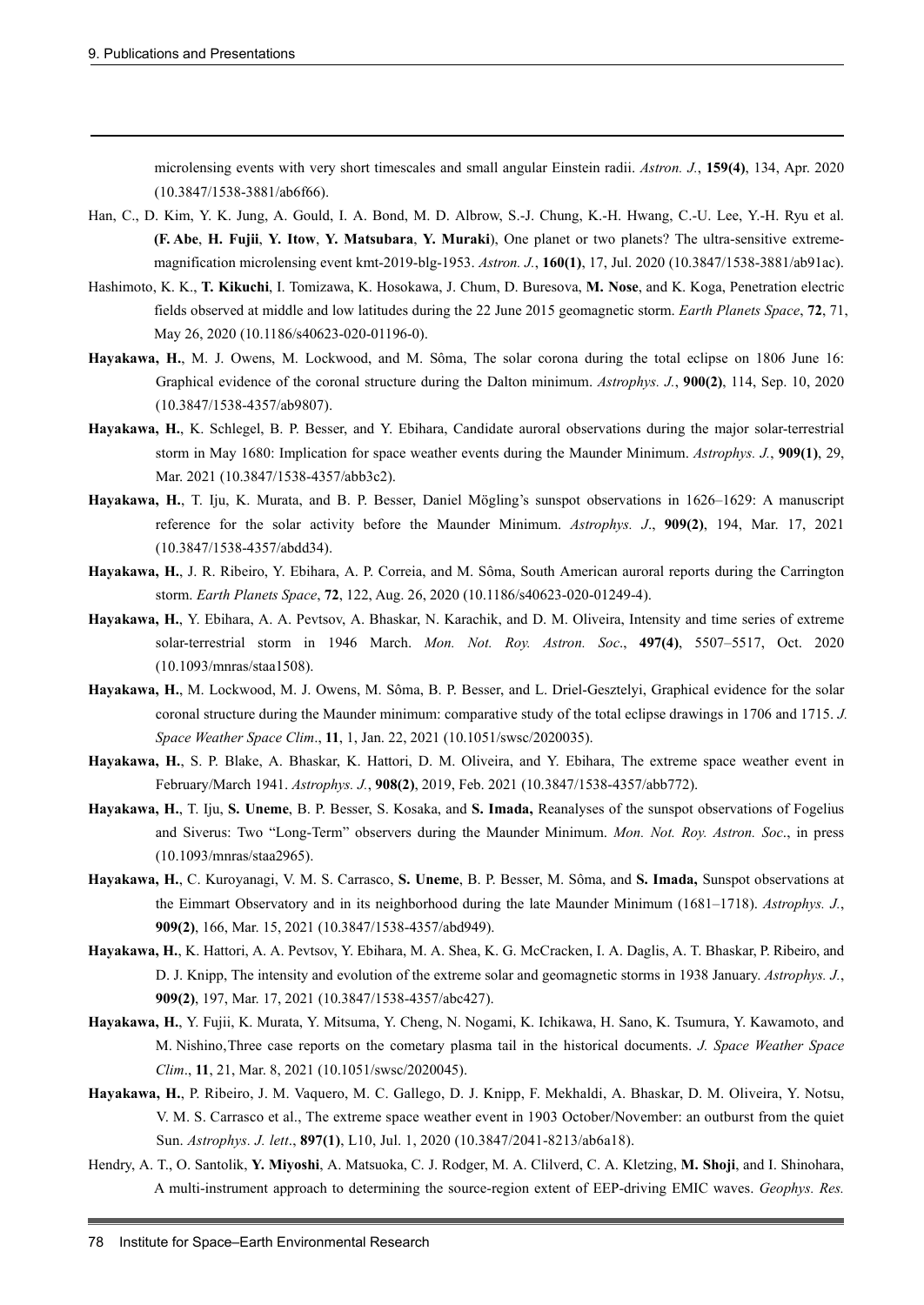*Lett*., **47(7)**, e2019GL086599, Apr. 16, 2020 (10.1029/2019GL086599).

- Hirade, N., H. Takahashi, N. Uchida, M. Ohno, K. Torigoe, Y. Fukazawa, T. Mizuno, H. Matake, K. Hirose, S. Hisadomi et al. (**K. Yamaoka**), Annealing of proton radiation damages in Si-PM at room temperature. *Nucl. Instrum. Methods Phys. Res. Sect. A-Accel. Spectrom. Dect. Assoc. Equip*., **986**, 164673, Jan. 11, 2021 (10.1016/j.nima.2020.164673).
- Hirao, Y., D. P. Bennett, Y.-H. Ryu, N. Koshimoto, A. Udalski, J. C. Yee, T. Sumi, I. A. Bond. Y. Shvartzvald, **F. Abe** et al. (**Y. Itow**, **Y. Matsubara**, **Y. Muraki**), OGLE-2017-BLG-0406: Spitzer microlens parallax reveals Saturn-mass planet orbiting M-dwarf host in the inner galactic disc. *Astron. J.*, **160(2)**, 74, Aug. 2020 (10.3847/1538- 3881/ab9ac3).
- Hirasawa, N., H. Motoyama, K. Yamada, K. Sugiura, and **N. Kurita**, Temporal variations in Antarctic ice sheet surface accumulation observed with snow depth sensors in automatic weather stations. *Journal of the Japanese Society of Snow and Ice,* **83(1)**, 67–77, Jan. 2021.
- Hisamochi, R., Y. Watanabe, **N. Kurita**, and T. Tagami, Climate response of oxygen isotopic compositions in tree-ring cellulose in Java: Evaluation using a proxy system model. *Atmosphere*, **12(3)**, 310, Mar. 2021 (10.3390/atmos12030310).
- **Hiyama T.**, A. Dashtseren, K. Asai, **H. Kanamori**, Y. Iijima, and M. Ishikawa, Groundwater age of spring discharges under changing permafrost conditions: the Khangai Mountains in central Mongolia. *Environ. Res. Lett.*, **16(1)**, 015008, Jan. 2021 (10.1088/1748-9326/abd1a1).
- **Hiyama, T.**, M. Ueyama, A. Kotani, H. Iwata, T. Nakai, M. Okamura, T. Ohta, Y. Harazono, R. E. Petrov, and T. C. Maximov, Lessons learned from more than a decade of greenhouse gas flux measurements at boreal forests in eastern Siberia and interior Alaska. *Polar Sci*.,**27**, 100607, Mar. 2021 (10.1016/j.polar.2020.100607).
- Hosokawa K., M. Nagata, **K. Shiokawa**, and **Y. Otsuka**, What controls the luminosity of polar cap airglow patches?: Implication from airglow measurements in Eureka, Canada in comparison with SuperDARN convection pattern. *Polar Sci*., in press (10.1016/j.polar.2020.100608).
- Hosokawa, K., K. Takami, S. Saito, Y. Ogawa, **Y. Otsuka**, **K. Shiokawa**, C.-H. Chen, and C.-H. Lin, Observations of equatorial plasma bubbles using a low-cost 630.0-nm all-sky imager in Ishigaki Island, Japan. *Earth Planets Space*, **72**, 56, May 6, 2020 (10.1186/s40623-020-01187-1).
- Hosokawa, K., **Y. Miyoshi**, **S.-I. Oyama**, Y. Ogawa, S. Kurita, Y. Kasahara, Y. Kasaba, S. Yagitani, S. Matsuda, M. Ozaki et al., Over-darkening of pulsating aurora. *J. Geophys. Res. Space Phys.*, in press (10.1029/2020JA028838).
- Hotta, H., and **H. Iijima**, On rising magnetic flux tube and formation of sunspots in a deep domain. *Mon. Not. Roy. Astron. Soc.*, **494(2)**, 2523–2537, May 2020 (10.1093/mnras/staa844).
- Huang, F., J. Lei, **Y. Otsuka**, X. Luan, Y. Liu, J. Zhong, and X. Dou, Characteristics of medium-scale traveling ionospheric disturbances and ionospheric irregularities at mid-latitudes revealed by the total electron content associated with the Beidou geostationary satellite. *IEEE Trans. Geosci. Remote Sensing*, in press (10.1109/TGRS.2020.3032741).
- **Ieda, A.**, Atomic oxygen ion-neutral collision frequency models at ionospheric temperatures. *J. Geophys. Res. Space Phys.*, **126(1)**, e2020JA028441, Jan. 2021 (10.1029/2020JA028441).
- **Iijima, H.**, Energy-consistent finite difference schemes for compressible hydrodynamics and magnetohydrodynamics using nonlinear filtering. *J. Comput. Phys.*, in press (10.1016/j.jcp.2021.110232).
- Iino, T., H. Sagawa, T. Tsukagoshi, and **S. Nozawa**, A belt-like distribution of gaseous hydrogen cyanide on Neptune's equatorial stratosphere detected by ALMA. *Astrophys. J. lett*., **903(1)**, L1, Nov. 1, 2020 (10.3847/2041-8213/abbb9a).
- **Imada, S.**, **S. Kato**, and **M. Fujiyama**, Statistical analysis of asymmetric sunspot decay observed by Hinode. *Sol. Phys.*, **295(11)**, 154, Nov. 9, 2020 (10.1007/s11207-020-01724-x).
- **Imada, S**., **K. Motoba**, **M. Fujiyama**, and **H. Iijima**, Solar cycle-related variation in solar differential rotation and meridional flow in solar cycle 24. *Earth Planets Space*, **72**, 182, Nov. 26, 2020 (10.1186/s40623-020-01314-y).
- **Imajo, S.**, **M. Nosé**, M. Aida, N. Higashio, H. Matsumoto, K. Kiyokazu, C. Smith, R. J. MacDowall, and A. Yoshikawa,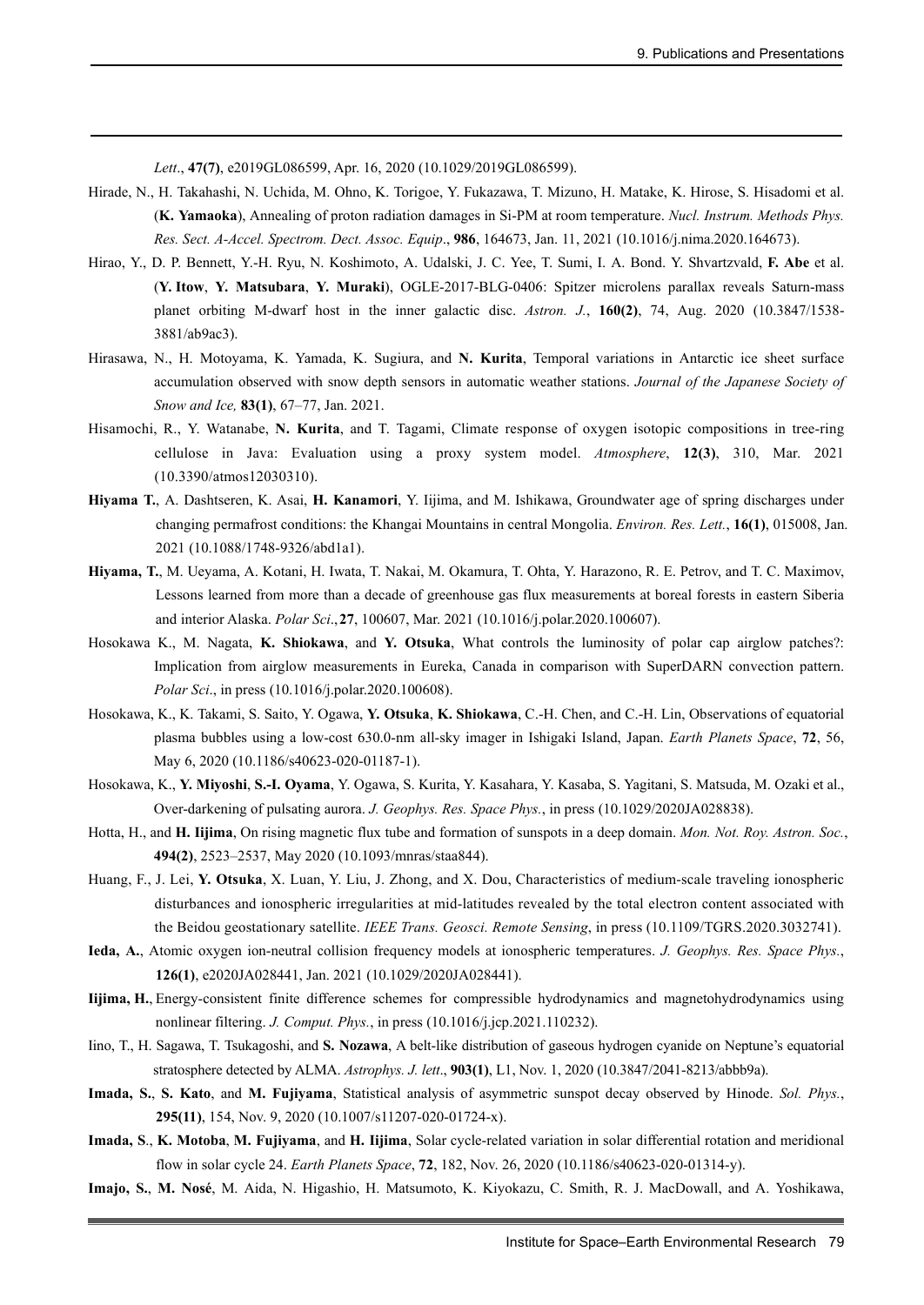Evolution of field-aligned current in the meridional plane during substorm: multipoint observations from satellites and ground stations. *Earth Planets Space*, **72**, 58, May 7, 2020 (10.1186/s40623-020-01182-6).

- **Imajo, S.**, **Y. Miyoshi**, Y. Kazama, K. Asamura, I. Shinohara, **K. Shiokawa**, Y. Kasahara, Y. Kasaba, A. Matsuoka, S.-Y. Wang et al. (**C. W. Jun**, **M. Shoji**, **S. Nakamura**, **M. Kitahara, T. Hori)**, Active auroral arc powered by accelerated electrons from very high altitudes. *Sci. Rep*., **11**, 1610, Jan. 18, 2021 (10.1038/s41598-020-79665-5).
- Imayama, T., H. Ueda, T. Usuki, **M. Minami**, Y. Asahara, and T. Nagahashi, Variability of protoliths and pressure-temperature conditions of amphibolites from the Ohmachi Seamount (Izu-Bonin-Mariana arc): evidence of a fossil subduction channel in a modern intra-oceanic arc. *Mineral. Petrol*., **14(4)**, 305–318, Aug. 2020 (10.1007/s00710-020-00705-z).
- **Inaba, Y.**, **K. Shiokawa**, **S.-I. Oyama**, **Y. Otsuka**, A. Oksanen, **A. Shinbori**, A.Y. Gololobov, **Y. Miyoshi**, Y. Kazama, S.-Y. Wang et al. (**T. Hori, M. Shoji**), Plasma and field observations in the magnetospheric source region of a Stable Auroral Red (SAR) arc by the Arase satellite on 28 March 2017. *J. Geophys. Res. Space Phys.*, **125(10)**, e2020JA028068, Oct. 2020 (10.1029/2020JA028068).
- **Inaba, Y.**, **K. Shiokawa**, **S. Oyama**, **Y. Otsuka**, M. Connors, I. Schofield, **Y. Miyoshi**, **S. Imajo**, **A. Shinbori**, A. Y. Gololobov et al. (**T. Hori**, **M. Shoji**, **M. Kitahara**, **S. Nakamura**), Multi-event analysis of plasma and field variations in source of stable auroral red (SAR) arcs in inner magnetosphere during non-storm-time substorms. *J. Geophys. Res.*, in press (10.1029/2020JA029081).
- Inada, T., S. Fukami, K. Noda, M. Chikawa, M. Kagaya, H. Katagiri, D. Mazin, K. Obara, **A. Okumura**, T. Saito et al., Design and production of segment mirrors for the Large-Sized Telescopes of the Cherenkov Telescope Array. *Proc. SPIE*, **11451**, 114510G, Dec. 13, 2020 (10.1117/12.2562111).
- **Iwai, K.**, D. Shota, **M. Tokumaru**, **K. Fujiki**, M. Den, and Y. Kubo, Validation of coronal mass ejection arrival-time forecasts by magnetohydrodynamic simulations based on interplanetary scintillation observations. *Earth Planets Space*, **73**, 9, Jan. 6, 2021 (10.1186/s40623-020-01345-5).
- Jackson, B. V., A. Buffington, L. Cota, D. Odstrcil, M. M. Bisi, R. Fallows, and **M. Tokumaru**, Iterartive tomography: A key to providing time-dependent 3-D reconstructions of the inner heliosphere and the unification of space weather forecasting techniques. *Front. Astron. Space Sci.*, **7**, 568429, Nov. 25, 2020 (10.3389/fspas.2020.568429).
- Jeyaratnam, J., Z. J. Luo, S. E. Giangrande, D. Wang, and **H. Masunaga**, A satellite-based estimate of convective vertical velocity and convective mass flux: Global survey and comparison with radar wind profiler observations. *Geophys. Res. Lett.*, **48(1)**, e2020GL090675, Jan. 16, 2021 (10.1029/2020GL090675).
- Jung, Y. K., A. Gould, A. Udalski, T. Sumi, J. C. Yee, C. Han, M. D. Albrow, S.-J. Chung, K.-H. Hwang, Y.-H. Ryu et al. (**F. Abe**, **Y. Itow**, **Y. Matsubara**, **Y. Muraki**), OGLE-2018-BLG-1269Lb: A Jovian planet with a bright *I* = 16 host. *Astron. J*., **160(3)**, 148, Sep. 2, 2020 (10.3847/1538-3881/abacc8).
- Jung, Y. K., A. Udalski, W. Zang, I. A. Bond, J. C. Yee, C. Han, M. D. Albrow, S.-J. Chung, A. Gould, K.-H. Hwang et al. (**F. Abe**, **H. Fujii**, **Y. Itow**, **Y. Kamei**, **Y. Matsubara**, **Y. Muraki**, **T. Yamakawa)**, KMT-2019-BLG-0842Lb: A cold planet below the Uranus/Sun mass ratio. *Astron. J.*, **160(6)**, 55, Dec. 2020 (10.3847/1538-3881/abbe93).
- **Kanada, S.**, **H. Aiki**, **K. Tsuboki**, and I. Takayabu, Future changes of a slow-moving intense typhoon with global warming: A case study using a regional 1-km-mesh atmosphere–ocean coupled model. *SOLA*, **17A**, 14–20, Jan. 28, 2021 (10.2151/sola.17A-003).
- **Kaneko, T.**, **S.-H. Park**, and **K. Kusano**, Data-driven MHD simulation of successive solar plasma eruptions. *Astrophys. J*., **909(2)**, 155, Mar. 2021 (10.3847/1538-4357/abe414).
- Kasai, Y., **C. Leipe**, M. Saito, **H, Kitagawa**, S. Lauterbach, A. Brauer, P. E. Tarasov, T. Goslar, F. Arai, and S. Sakuma, Breakthrough in purification of fossil pollen for dating of sediments by a new large-particle on-chip sorter. *Sci. Adv*., in press (10.1126/sciadv.abe7327).
- Kataoka, R., Y. Asaoka, S. Torii, S. Nakahira, H. Ueno, S. Miyake, **Y. Miyoshi**, **S. Kurita**, **M. Shoji**, Y. Kasahara et al., Plasma waves causing relativistic electron precipitation events at International Space Station: Lessons from conjunction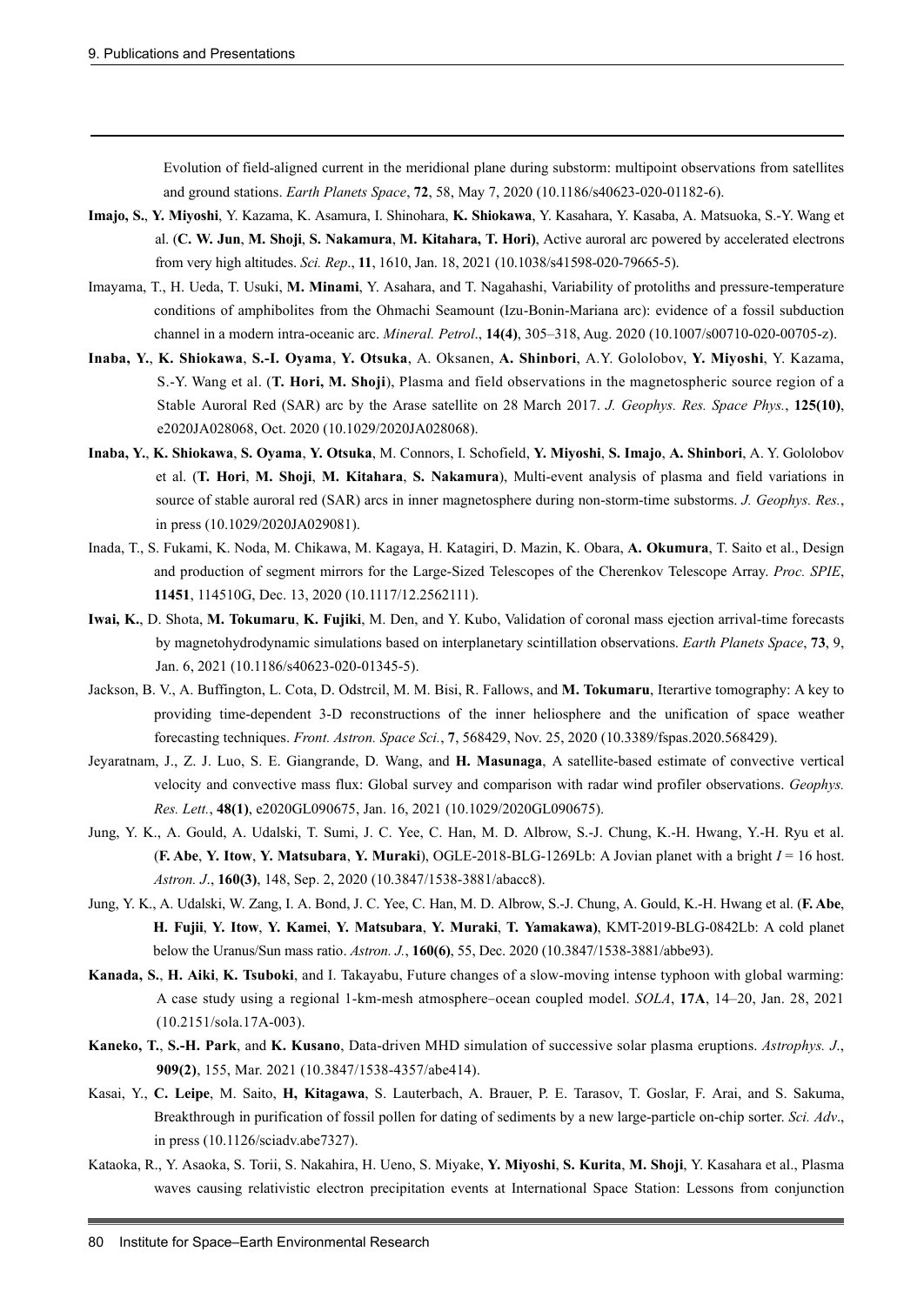observations with Arase satellite. *J. Geophys. Res. Space Phys.*, **125(9)**, e2020JA027875, Sep. 2020 (10.1029/2020JA027875).

- Kawabata, Y., **S. Inoue**, and T. Shimizu, Extrapolation of three-dimensional magnetic field structure in flare-productive active region with different initial conditions. *Astrophys. J.*, **895(2)**, 105, Jun. 2020 (10.3847/1538-4357/ab8ea9).
- Kawabata, Y., A. Ramos, **S. Inoue**, and T. Shimizu, Chromospheric magnetic field: A comparison of He I 10830 Å observations with nonlinear force-free field extrapolation. *Astrophys. J*., **898(1)**, 32, Jul. 2020 (10.3847/1538-4357/ab9816).
- **Kawai, T.**, and **S. Imada**, Energy distribution of small-scale flares derived using a genetic algorithm. *Astrophys. J.*, **906(1)**, 2, Jan. 2021 (10.3847/1538-4357/abc9ae).
- **Kawai, T.**, **S. Imada**, S. Nishimoto, K. Watanabe, and T. Kawate, Nowcast of an EUV dynamic spectrum during solar flares. *J. Atmos. Sol.-Terr. Phys*., **205**, 105302, Sep. 1, 2020 (10.1016/j.jastp.2020.105302).
- Kawamura, Y., K. Hosokawa, **S. Nozawa**, Y. Ogawa, **T. Kawabata**, **S. Oyama**, **Y. Miyoshi**, S. Kurita, and R. Fujii, Estimation of the emission altitude of pulsating aurora using the five-wavelength photometer. *Earth Space Sci*., **72**, 96, Jul. 10, 2020 (10.1186/s40623-020-01229-8).
- Kawate, T., T. Tsuzuki, T. Shimizu, **S. Imada**, Y. Katsukawa, H. Hara, Y. Suematsu, K. Ichimoto, T. Hattori, and S. Narasaki, A sensitivity analysis of the updated optical design for EUVST on the Solar-C mission. *Proc. SPIE*, **11444**, 114443J, Dec. 13, 2020 (10.1117/12.2560573).
- Kazama, Y., H. Kojima, **Y. Miyoshi**, Y. Kasahara, S. Kasahara, H. Usui, B.-J. Wang, S.-Y. Wang, S. W. Y. Tam, T.-F. Chang et al. (**M. Shoji**), Extremely collimated electron beams in the high latitude magnetosphere observed by Arase. *Geophys. Res. Lett.*, **48(5)**, e2020GL090522, Mar. 21, 2021 (10.1029/2020GL090522).
- Kihara, K., Y. Huang, **N. Nishimura**, N. V. Nitta, S. Yashiro, K. Ichimoto, and A. Asai, Statistical analysis of the relation between coronal mass ejections and solar energetic particles. *Astrophys. J.*, **900(1)**, 75, Sep. 1, 2020 (10.3847/1538- 4357/aba621).
- Kihara, W., K. Munakata, C. Kato, R. Kataoka, A. Kadokura, S. Miyake, M. Kozai, T. Kuwabara, **M. Tokumaru**, R. R. S. Mendonça et al., A peculiar ICME event in August 2018 observed with the global muon detector network. *Space Weather*, **19(3)**, e2020SW002531, Mar. 2021 (10.1029/2020SW002531).
- Kikuchi, H., T. Suezawa, T. Ushio, **N. Takahashi**, H. Hanado, K. Nakagawa, M. Osada, T. Maesaka, K. Iwanami, K. Yoshimi et al., Initial observations for precipitation cores with X-band dual polarized phased array weather radar. *IEEE Trans. Geosci. Remote Sensing*, **58(5)**, 3657–3666, May 2020 (10.1109/TGRS.2019.2959628).
- **Kikuchi, T.**, J. Chum, I. Tomizawa, K. K. Hashimoto, K. Hosokawa, Y. Ebihara, K. Hozumi, and P. Supnithi, Penetration of the electric fields of the geomagnetic sudden commencement over the globe as observed with the HF Doppler sounders and magnetometers, *Earth Planets Space*, **73**, 10, Jan. 2021 (10.1186/s40623-020-01350-8).
- Kim, G.-J., K.-H. Kim, H.-J. Kwon, **K. Shiokawa**, K. Takahashi, and J. Hwang, Long-lasting ground-satellite high coherence of compressional dayside Pc3–Pc4 pulsations. *J. Geophys. Res. Space Phys.*, **125(8)**, e2020JA028074, Aug. 2020 (10.1029/2020JA028074).
- **Kim, H.**, **K. Shiokawa**, J. Park, **Y. Miyoshi**, J. Hwang, and A. Kadokura, Ionospheric plasma density oscillation related to EMIC Pc1 waves. *Geophys. Res. Lett*., **47(15)**, e2020GL089000, Aug. 16, 2020 (10.1029/2020GL089000).
- **Kim, H.**, **K. Shiokawa**, J. Park, **Y. Miyoshi**, C. Stolle, and S. Buchert, Statistical analysis of Pc1 wave ducting deduced from Swarm satellites. *J. Geophys. Res. Space Phys*., **126(3)**, e2020JA029016, Mar. 2021 (10.1029/2020JA029016).
- **Kim, H.**, **K. Shiokawa**, J. Park, **Y. Miyoshi**, Y. Miyashita, C. Stolle, K.-H. Kim, J. Matzka, S. Buchert, T. Fromm, and J. Hwang, Modulation of Pc1 wave ducting by equatorial plasma bubble. *Geophys. Res. Lett.*, **47(9)**, e2020GL088054, May 16, 2020 (10.1029/2020GL088054).
- Kim, M. H., O. Adriani, E. Berti, L. Bonechi, R. D'Alessandro, Y. Goto, B. Hong, **Y. Itow**, K. Kasahara, J. H. Lee et al. (**Y. Makino**, **H. Menjo**, **K. Sato**, **M. Ueno**, **Q. D. Zhou**), Transverse single-spin asymmetry for very forward neutral pion production in polarized  $p + p$  collisions at  $\sqrt{s}$  =510 GeV. *Phys. Rev. Lett.*, **124(25)**, 252501, Jun. 26, 2020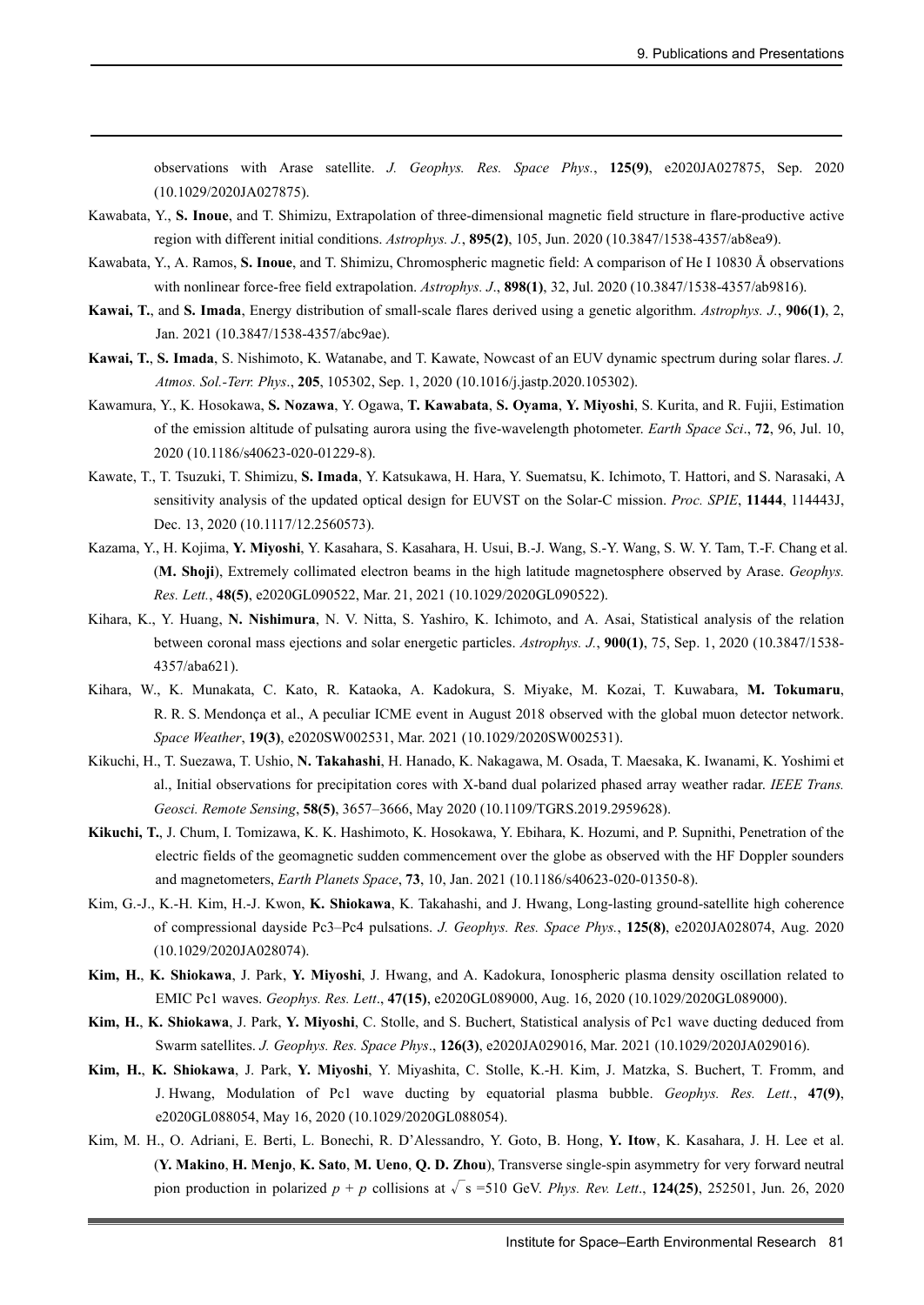(10.1103/PhysRevLett.124.252501).

- Kim, Y. H., S.-J. Chung, A. Udalski, I. A. Bond, Y. K. Jung, A. Gould, M. D. Albrow, C. Han, K.-H. Hwang, Y.-H. Ryu et al. (**F. Abe**, **Y. Itow**, **Y. Matsubara, Y. Muraki**), OGLE-2017-BLG-1049: Another giant planet microlensing event. *J. Korean Astron. Soc*., **53(6)**, 161–168, Dec. 2020 (10.5303/JKAS.2020.53.6.161).
- Kitamura, N., Y. Omura, **S. Nakamura**, T. Amano, S. A. Boardsen, N. Ahmadi, O. Le Contel, P.-A. Lindqvist, R. E. Ergun, Y. Saito et al., Observations of the source region of whistler mode waves in magnetosheath mirror structures. *J. Geophys. Res. Space Phys*., **125(5)**, e2019JA027488, May 2020 (10.1029/2019JA027488).
- Kliem, B., J.-W. Lee, R. Liu, S. M. White, C. Liu, and **S. Masuda**, Non-equilibrium flux rope formation by confined flares preceding a solar coronal mass ejection. *Astrophys. J.*, **909(1)**, 91, Mar. 2021 (10.3847/1538-4357/abda37).
- Knipp, D. J., V. Bernstein, K. Wahl, and **H. Hayakawa**, Timelines as a tool for learning about space weather storms. *J. Space Weather Space Clim*., in press (10.1051/swsc/2021011).
- Kobayashi, T., M. Nomura, A. Adachi, S. Sugimoto, **N. Takahashi**, and H. Hirakuchi, Retrieval of attenuation profiles from the GPM 5 dual-frequency radar observations. *J. Meteorol. Soc. Jpn.*, in press(10.2151/jmsj.2021-030).
- Kobe, F., E. V. Bezrukova, **C. Leipe**, A. A. Shchetniko, T. Gosla, M. Wagner, S. S. Kostrova, and P. E. Tarasov, Holocene vegetation and climate history in Baikal Siberia reconstructed from pollen records and its implications for archaeology. *Archaeological Research in Asia*, **23**, 100209, Sep. 2020 (10.1016/j.ara.2020.100209).
- Koike, M., K. Goto-Azuma, Y. Kondo, H. Matsui, T. Mori, N. Moteki, **S. Ohata**, H. Okamoto, N. Oshima, K. Sato et al., Studies on Arctic aerosols and clouds during the ArCS project. *Polar Sci*., **27**, 100621, Mar. 2021 (10.1016/j.polar.2020.100621).
- Kolpak, V. I., M. M. Mogilevsky, D. V. Chugunin, A. A. Chernyshov, I. L. Moiseenko, A. Kumamoto, F. Tsuchiya, Y. Kasahara, **M. Shoji**, **Y. Miyoshi**, and I. Shinohara, Statistical properties of auroral kilometer radiation: based on ERG (Arase) satellite data. *Solar-Terrestrial Physics*, **7(1)**, 11–16, Mar. 29, 2021 (10.12737/stp-71202102).
- **Krucker, S.**, **S. Masuda**, and S. M. White, Microwave and hard X-ray flare observations by NoRH/NoRP and RHESSI: peakflux correlations. *Astrophys. J*., **894(2)**, 158, May 18, 2020 (10.3847/1538-4357/ab8644).
- **Kumar, S.**, B. Veenadhari, D. Chakrabarty, S. Tulasi Ram, T. Kikuchi, and **Y. Miyoshi**, Effects of IMF By on ring current asymmetry under southward IMF Bz conditions observed at ground magnetic stations: Case studies. *J. Geophys. Res. Space Phys.*, **125(10)**, e2019JA027493, Oct. 2020 (10.1029/2019JA027493).
- **Kusano, K.**, T. Iju, **Y. Bamba**, and **S. Inoue**, A physics-based method that can predict imminent large solar flares. *Science*, **369(6503)**, 587–591, Jul. 31, 2020 (10.1126/science.aaz2511).
- Kwon, J.-O., K.-H. Kim, H. Jin, H.-J. Kwon, G. Jee, **K. Shiokawa**, and M. Connors, Statistical study of EMIC Pc1-Pc2 waves observed at subauroral latitudes. *J. Atmos. Sol.-Terr. Phys*., **205**, 105292, Sep. 1, 2020 (10.1016/j.jastp.2020.105292).
- Lee, E.-J., **S.-H. Park**, and Y.-J. Moon, Time series analysis of photospheric magnetic parameters of flare-quiet versus flaring active regions: Scaling properties of fluctuations. *Sol. Phys*., **295(9)**, 123, Sep. 7, 2020 (10.1007/s11207-020-01690-4).
- Lee, J., S M. White, X. Chen, Y. Chen, H. Ning, B. Li, and **S. Masuda**, Microwave study of a solar circular ribbon flare. *Astrophys. J. lett*., **901(1)**, L10, Sep. 20, 2020 (10.3847/2041-8213/abb4dd).
- Lee, K.-S., H. Hara, K. Watanabe, A. D. Joshi, D. H. Brooks, **S. Imada**, A. Prasad, P. Dang, T. Shimizu, S. L. Savage et al., A solar magnetic-fan flaring arch heated by nonthermal particles and hot plasma from an X-ray jet eruption. *Astrophys. J.*, **895(1)**, 42, May 2020 (10.3847/1538-4357/ab8bce).
- Leipe, C., S. Kuramochi, M. Wagner, and P. E. Tarasov, Ritual practices and social organisation at the Middle Yayoi culture settlement site of Maenakanishi, eastern Japan. *Archaeol Anthropol. Sci*., **12(7)**, 134, Jul. 20, 2020 (10.1007/s12520- 020-01098-y).
- **Leipe, C.**, T. Long, M. Wagner, T. Goslar, and P. E. Tarasov, The spread of rice to Japan: Insights from Bayesian analysis of direct radiocarbon dates and population dynamics in East Asia. *Quat. Sci. Rev.*, **244**, 106507, Sep. 15, 2020 (10.1016/j.quascirev.2020.106507).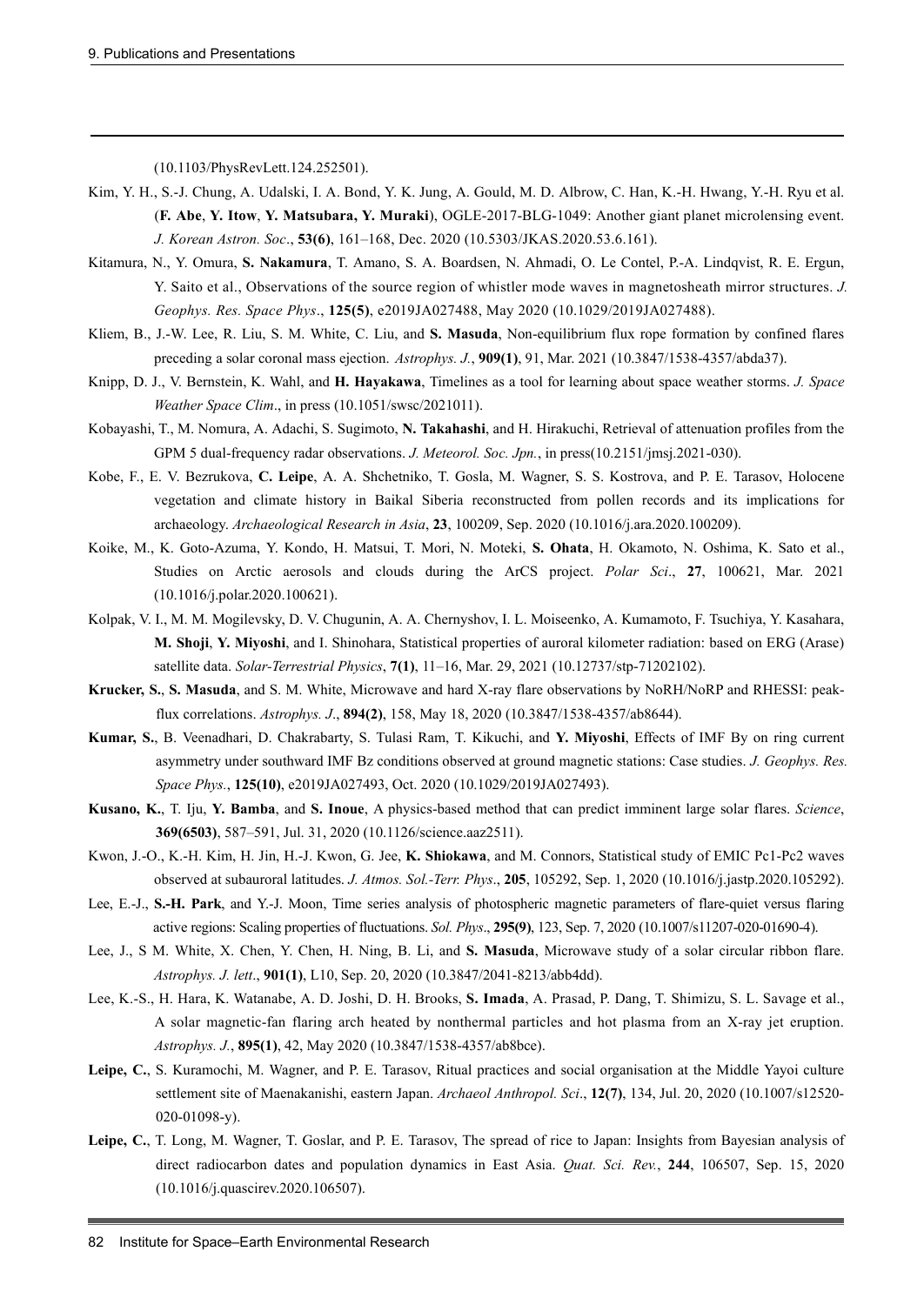- **Leipe, C.**, E. Endo, S. Kuramochi, M. Wagner, and P. E. Tarasov, Crop cultivation of Middle Yayoi culture communities (fourth centurybce-first centuryce) in the Kanto region, eastern Japan, inferred from a radiocarbon-dated archaeobotanical record. *Veg. Hist. Archaeobot*., in press (10.1007/s00334-020-00791-1).
- Li, G., B. Ning, **Y. Otsuka**, M. A. Abdu, P. Abadi, Z. Liu, L. Spogli, and W. Wan, Challenges to equatorial plasma bubble and ionospheric scintillation short-term forecasting and future aspects in East and Southeast Asia. *Surv. Geophys*., **42(1)**, 201–238, Jan. 2021 (10.1007/s10712-020-09613-5).
- Li, J., Y. Sakamoto, N. Kohno, T. Fujii, K. Matsuoka, M. Takemura, J. Zhou, M. Nakagawa, K. Murano, Y. Sadanaga et al. (**T. Nakayama**), Total hydroxyl radical reactivity measurements in a suburban area during AQUAS–Tsukuba campaign in summer 2017. *Sci. Total Environ.*, **740**, 139897, Oct. 20, 2020 (10.1016/j.scitotenv.2020.139897).
- Li, X., M. Li, L. O. Amoudry, R. Ramirez-Mendoza, P. D. Thorne, **Q. Song**, P. Zheng, S. M. Simmons, L.-B. Jordan, and S. J. McLelland, Three-dimensional modelling of suspended sediment transport in the far wake of tidal stream turbines. *Renew. Energy*, **151**, 956–965, May 2020 (10.1016/j.renene.2019.11.096).
- **Lin, P. H.**, **K. Kusano**, D. Shiota, **S. Inoue**, **K. D. Leka**, and Y. Mizuno, A new parameter of the photospheric magnetic field to distinguish Eruptive-flare producing solar active regions. *Astrophys. J.*, **894(1)**, Apr. 20, 2020 (10.3847/1538- 4357/ab822c).
- Lutsch, E., K. Strong, D. B. A. Jones, T. Blumenstock, S. Conway, J. A. Fisher, J. W. Hannigan, F. Hase, Y. Kasai, E. Mahieu et al. (**T. Nagahama**), Detection and attribution of wildfire pollution in the Arctic and northern midlatitudes using a network of Fourier-transform infrared spectrometers and GEOS-Chem. *Atmos. Chem. Phys*., **20(21)**, 12813–12851, Nov. 5, 2020 (10.5194/acp-20-12813-2020).
- Ly, B. T., **Y. Matsumi**, T. V. Vu, K. Sekiguchi, T.-T. Nguyene, C.-T. Pham, T.-D. Nghiem, I.-H. Ngo, Y. Kurotsuchi, T.-H. Nguyen, and T. Nakayama, The effects of meteorological conditions and long-range transport on PM2.5 levels in Hanoi revealed from multi-site measurement using compact sensors and machine learning approach. *J. Aerosol*. *Sci.*, **152**, 105716, Feb. 2021 (10.1016/j.jaerosci.2020.105716).
- Mangano, V., M. Dósa, M. Fränz, A. Milillo, J. S. Oliveira, Y. J. Lee, S. McKenna-Lawlor, D. Grassi, D. Heyner, A. S. Kozyrev et al. (**K. Iwai**, **Y. Miyoshi**), BepiColombo science investigations during cruise and flybys at the Earth, Venus and Mercury. *Space Sci. Rev*., **217**, 23, Feb. 22, 2021 (10.1007/s11214-021-00797-9).
- Marti, L., M. Ikeda, Y. Kato, Y. Kishimoto, M. Nakahata, Y. Nakajima, Y. Nakano, S. Nakayama, Y. Okajima, A. Orii et al. (**F. Muto**), Evaluation of gadolinium's action on water Cherenkov detector systems with EGADS. *Nucl. Instrum. Methods Phys. Res. Sect. A-Accel. Spectrom. Dect. Assoc. Equip*., **959**, 163549, Apr. 11, 2020 (10.1016/j.nima.2020.163549).
- **Martinez-Calderon, C.**, F. Němec, Y. Katoh, **K. Shiokawa**, C. Kletzing, G. Hospodarsky, O. Santolik, Y. Kasahara, S. Matsuda, A. Kumamoto et al. (**M. Shoji**, **Y. Miyoshi**, **N. Nishitani)**, Spatial extent of quasiperiodic emissions simultaneously observed by Arase and Van Allen Probes on 29 November 2018. *J. Geophys. Res. Space Phys.*, **125(9)**, e2020JA028126, Sep. 2020 (10.1029/2020JA028126).
- **Martinez-Calderon, C.**, Y. Katoh, J. Manninen, O. Santolik, Y. Kasahara, S. Matsuda, A. Kumamoto, F. Tsuchiya, A. Matsuoka, **M. Shoji** et al. (**K. Shiokawa, Y. Miyoshi**), Multievent study of characteristics and propagation of naturally occurring ELF/VLF waves using high-latitude ground observations and conjunctions with the Arase satellite. *J. Geophys. Res. Space Phys*., **126(2)**, e2020JA028682, Feb. 2021 (10.1029/2020JA028682).
- **Masunaga, H.**, and B. E. Mapes, A mechanism for the maintenance of sharp tropical margins. *J. Atmos. Sci*., **77(4)**, 1181–1197, Apr. 2020 (10.1175/JAS-D-19-0154.1).
- **Masunaga, H.**, C. E. Holloway, H. Kanamori, S. Bony, and T. H. M. Stein, Transient aggregation of convection: Observed behavior and underlying processes. *J. Clim.*, **34(5)**, 1685–1700, Mar. 2021 (10.1175/JCLI-D-19-0933.1).
- Matsuda, S., T. Hasegawa, A. Kumamoto, F. Tsuchiya, Y. Kasahara, **Y. Miyoshi**, Y. Kasaba, A. Matsuoka, and I. Shinohara, Detection of UHR frequencies by a convolutional neural network from Arase/PWE data. *J. Geophys. Res. Space*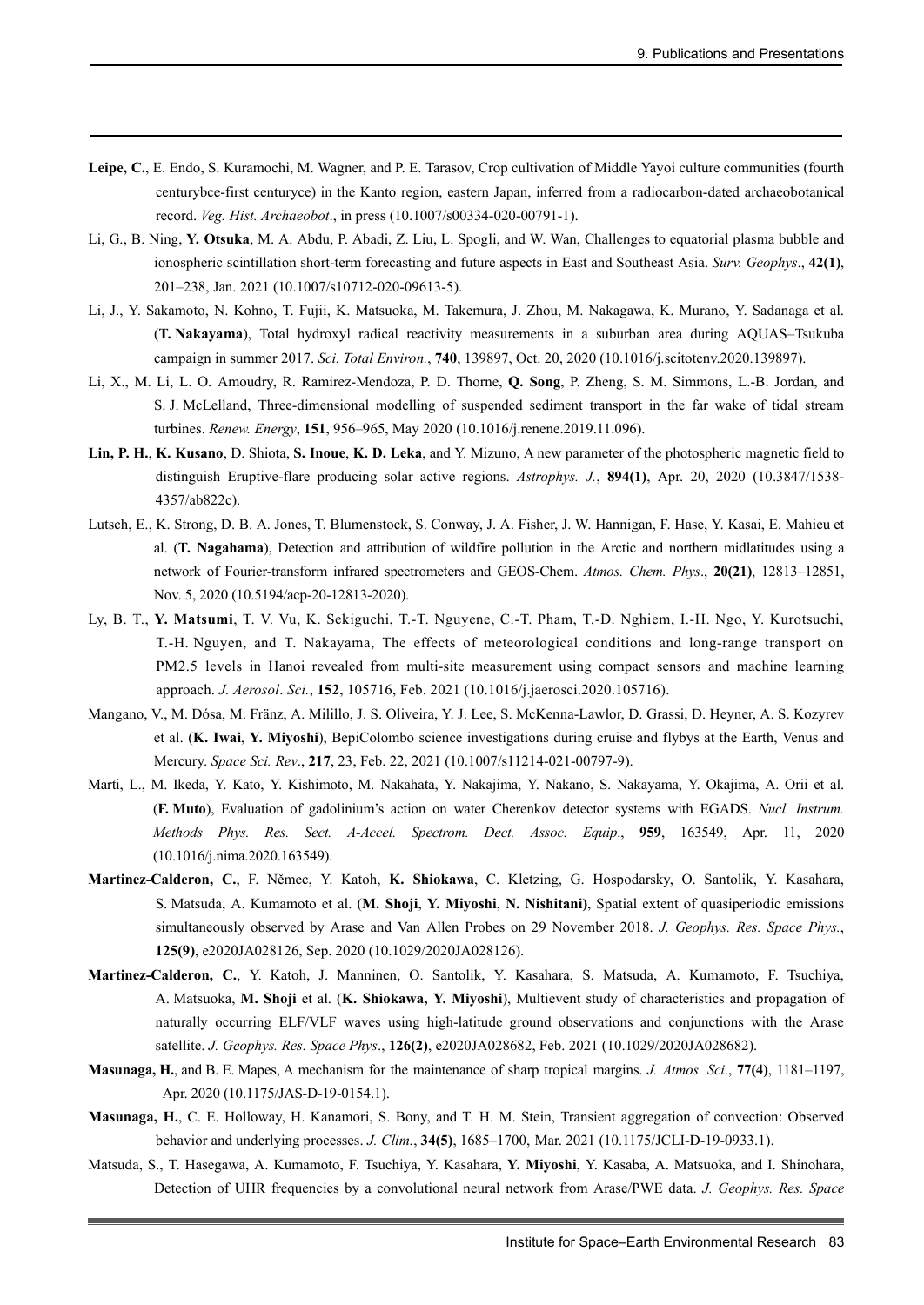*Phys*., **125(10)**, e2020JA028075, Oct. 2020 (10.1029/2020JA028075).

- McComas, D. J., M. Bzowski, M. A. Dayeh, R. DeMajistre, H. O. Funsten, P. H. Janzen, I. Kowalska-Leszczyńska, M. A. Kubiak, N. A. Schwadron, J. M. Sokół et al. (**M. Tokumaru**), Solar cycle of imaging the global heliosphere: Interstellar Boundary Explorer (IBEX) observations from 2009–2019. *Astrophys. J. Suppl. Ser*., **248(2)**, Jun. 26 2020 (10.3847/1538-4365/ab8dc2).
- Mengist, C. K., **S. Yadav**, K. Kotulak, A. Bahar, S.-R. Zhang, and K.-H. Seo, Validation of International Reference Ionosphere model (IRI-2016) for F-region peak electron density height (hmF2): Comparison with Incoherent Scatter Radar (ISR) and ionosonde measurements at Millstone Hill. *Adv. Space Res*., **65(12)**, 2773–2781, Jun. 15, 2020 (10.1016/j.asr.2020.03.017).
- Millilo, A., M. Fujimoto, G. Murakami, J. Benkhoff, J. Zender, S. Aizawa, M. Dosa, L. Griton, D. Heyner, G. Ho et al. (**M. Hirahara**), Investigating Mercury's environment with the two-spacecraft BepiColombo mission. *Space Sci. Rev*., **216(5)**, 93, Aug. 2020 (10.1007/s11214-020-00712-8).
- Min, K., K. Liu, R. E. Denton, F. Nĕmec, S. A. Boardsen, and **Y. Miyoshi**, Two-dimensional hybrid particle-in-cell simulations of magnetosonic waves in the dipole magnetic field: On a constant L-shell. *J. Geophys. Res. Space Phys.*, **125(10)**, e2020JA028414, Oct. 2020 (10.1029/2020JA028414).
- **Mino, Y**., C. Sukigara, M. C. Honda, H. Kawakami, M. Wakita, K. Sasaoka, C. Yoshikawa, O. Abe, J. Kaiser, K. Kimoto et al., Seasonal and interannual variations in nitrogen availability and particle export in the northwestern North Pacific subtropical gyre. *J. Geophys. Res.-Oceans*, **125(5)**, e2019JC015600, May 2020 (10.1029/2019JC015600).
- Miyashita, T., H. Ohya, F. Tsuchiya, A. Hirai, M. Ozaki, **K. Shiokawa**, **Y. Miyoshi**, **N. Nishitani**, M. Teramoto, M. Connors et al. (**M. Shoji**), ULF modulation of energetic electron precipitations observed by VLF/LF radio propagation. *URSI Radio Science Bulletin*, **2020(372)**, 29–40, Oct. 26, 2020 (10.23919/URSIRSB.2020.9240099).
- Miyashita, Y., K. Seki, K. Sakaguchi, Y. Hiraki, **M. Nosé**, **S. Machida**, Y. Saito, and W. R. Paterson, On the transition between the inner and outer plasma sheet in the Earth's magnetotail. *J. Geophys. Res. Space Phys.*, **125(4)**, e2019JA027561, Apr. 2020 (10.1029/2019JA027561).
- **Miyoshi, Y.**, S. Saito, S. Kurita, K. Asamura, K. Hosokawa, T. Sakanoi, T. Mitani, Y. Ogawa, **S. Oyama**, F. Tsuchiya et al., Relativistic electron microbursts as high-energy tail of pulsating aurora electrons. *Geophys. Res. Lett*., **47(21)**, e2020GL090360, Nov. 16, 2020 (10.1029/2020GL090360).
- **Mizuochi, H.**, Y. Iijima, **H. Nagano**, A. Kotani, and **T. Hiyama**, Dynamic mapping of subarctic surface water by fusion of microwave and optical satellite data using conditional adversarial networks. *Remote Sens*., **13(2)**, 175, Jan. 2021 (10.3390/rs13020175).
- Mori, T., Y. Kondo, **S. Ohata**, Y. Zhao, P. R. Sinha, N. Oshima, H. Matsui, N. Moteki, and M. Koike, Seasonal variation of wet deposition of black carbon in Arctic Alaska. *J. Geophys. Res. Atmos*., **25(16)**, e2019JD032240, Aug. 27, 2020 (10.1029/2019JD032240).
- Murakami, G., H. Hayakawa, H. Ogawa, S. Matsuda, T. Seki, Y. Kasaba, Y. Saito, I. Yoshikawa, M. Kobayashi, W. Baumjohann et al. (**M. Hirahara**), Mio—First comprehensive exploration of Mercury's space environment: Mission overview. *Space Sci. Rev.*, **216(7)**, 113, Oct. 5, 2020 (10.1007/s11214-020-00733-3).
- **Muraki, Y.**, J. F. Valdes-Galicia, L. X. Gonzalez, K. Kamiya, Y. Katayose, K. Koga, H. Matsumoto, **S. Masuda**, **Y. Matsubara**, Y. Nagai et al., Possible detection of solar gamma-rays by grond-level detectors in solar flares on 2011 March 7. *Publ. Astron. Soc. Jpn*., **72(2)**, 18, Apr. 2020 (10.1093/pasj/psz141).
- Muramiya, Y., H. Yoshida, K. Kubota, and **M. Minami**, Rapid formation of gigantic spherical dolomite concretion in marine sediments. *Sediment. Geol*., **404**, 105664, Jul. 2020 (10.1016/j.sedgeo.2020.105664).
- Murata, K., K. Ichikawa, Y. I. Fujii, **H. Hayakawa**, Y. Cheng, Y. Kawamoto, and H. Sano, Cometary records revise Eastern Mediterranean chronology around 1240 CE. *Publ. Astron. Soc. Jpn*., **73(1)**, 197–204, Feb. 2021 (10.1093/pasj/psaa114).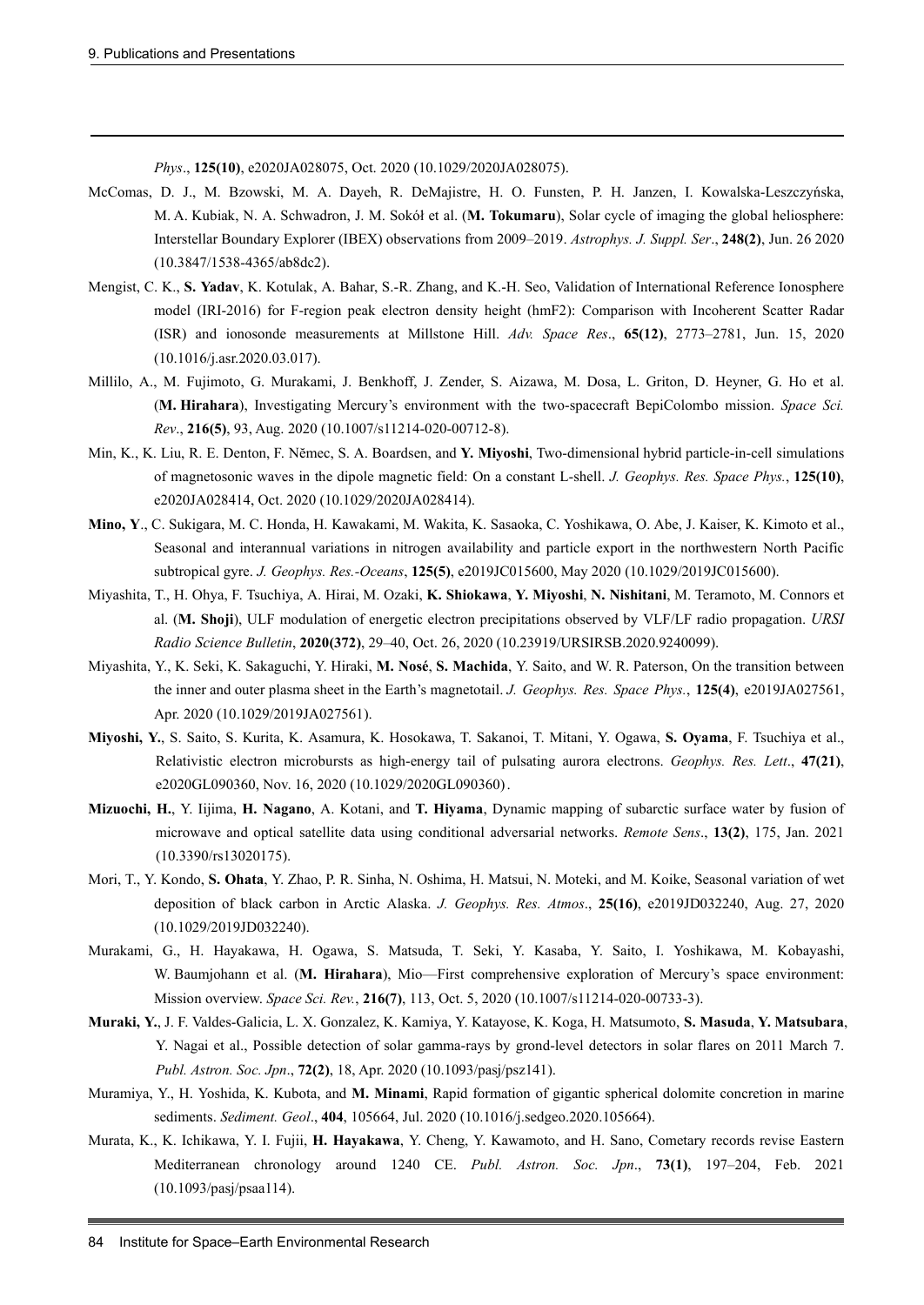- Naemura, K., C. Erdenejargal, T. O. Javkhlan, **T. Kato**, and T. Hirajima, Geochronology and tectonic implications of the Urgamal eclogite, Western Mongolia. *J. Mineral. Petrol. Sci*., **115(4)**, 357–364, Aug. 2020 (10.2465/jmps.191126).
- Nagatsuma, T., A. Nakamizo, Y. Kubota, M. Nakamura, K. Koga, **Y. Miyoshi**, and H. Matsumoto, Development of space environment customized risk estimation for satellites (SECURES). *Earth Space Sci*., **73**, 26, Jan. 25, 2021 (10.1186/s40623-021-01355-x).
- Naito, Y. I., **M. Yamane**, and **H. Kitagawa**, A protocol for using attenuated total reflection Fourier-transform infrared spectroscopy for pre-screening ancient bone collagen prior to radiocarbon dating. *Rapid Commun. Mass Spectrom*., **34(10)**, e8720, May 30, 2020 (10.1002/rcm.8720).
- **Nakagawa, M**., **T. Nakayama**, **H. Sasago**, **Y. Kuruma**, **H. Yai**, **S. Ogawa**, **Y. Deng**, **M. Mochida**, and **Y. Matsumi**, Assessment of the sphericity characteristics of submicron particles using a single-particle polar nephelometer at an urban site in Japan. *Aerosol Air Qual. Res*., **20(11)**, 2474–2484, Nov. 2020 (10.4209/aaqr.2020.01.0023).
- **Nakajima, T.**, **K. Haratani**, **A. Mizuno**, **K. Suzuki**, T. Kojima, Y. Uzawa, S. Asayama, and I. Watanabe, Waveguide-type multiplexer for multiline observation of atmospheric molecules using millimeter-wave spectroradiometer. *J. Infrared Millim. Terahertz Waves*, **41(12)**, 1530–1555, Sep. 11, 2020 (10.1007/s10762-020-00740-z).
- Nakano, S., **T. Hori**, K. Seki, and **N. Nishitani**, A framework for estimating spherical vector fields using localized basis functions and its application to SuperDARN data processing. *Earth Planets Space*, **72**, 46, Apr. 7, 2020 (10.1186/s40623-020-01168-4).
- Nakano, Y., K. Ichimura, H. Ito, T. Okada, H. Sekiya, Y. Takeuchi, S. Tasaka, and **M. Yamashita**, Evaluation of radon adsorption efficiency values in xenon with activated carbon fibers. *Prog. Theor. Exp. Phys*., **2020(11)**, 113H01, Nov. 2020 (10.1093/ptep/ptaa119).
- Nara, F. W., T. Yokoyama, S.-I. Yamasaki, **M. Minami**, Y. Asahara, T. Watanabe, K. Yamada, N. Tsuchiya, and Y. Yasuda, Characteristics in trace elements compositions of tephras (B-Tm and To-a) for identification tools. *Geochem. J*., in press (10.2343/geochemj.2.0619).
- Narayanan, V. L., **S. Nozawa**, **S. Oyama**, I. Mann, **K. Shiokawa**, **Y. Otsuka**, N. Saito, S. Wada, T. D. Kawahara, and T. Takahashi, Formation of an additional density peak in the bottom side of the sodium layer associated with the passage of multiple mesospheric frontal systems. *Atmos. Chem. Phys*., **21(4)**, 2343–2361, Feb. 18, 2021 (10.5194/acp-21-2343-2021).
- Nilam, B., S. T. Ram, **K. Shiokawa**, N. Balan, and Q. Zhang, The solar wind density control on the prompt penetration electric field and equatorial electrojet. *J. Geophys. Res. Space Phys.*, **125(9)**, e2020JA027869, Sep. 2020 (10.1029/2020JA027869).
- Nishimoto, S., K. Watanabe, **S. Imada**, T. Kawate, and K.-S. Lee, Statistical and observational research on solar flare EUV spectra and geometrical features. *Astrophys. J.*, **904(1)**, 31, Nov. 20, 2020 (10.3847/1538-4357/abbacb).
- Nishimoto, S, K. Watanabe, **T. Kawai**, **S. Imada**, and T. Kawate, Validation of computed extreme ultraviolet emission spectra during solar flares. *Earth, Planets and Space*, **73**, 79, Mar. 25, 2021 (10.1186/s40623-021-01402-7).
- Nishimura, Y., E. F. Donovan, V. Angelopoulos, and **N. Nishitani**, Dynamics of auroral precipitation boundaries associated with STEVE and SAID. *J. Geophys. Res. Space Phys*., **125(8)**, e2020JA028067, Aug. 2020 (10.1029/2020JA028067).
- Nishimura, Y., J. Yang, J. M. Weygand, W. Wang, B. Kosar, E. F. Donovan, V. Angelopoulos, L. J. Paxton, and **N. Nishitani**, Magnetospheric conditions for STEVE and SAID: Particle injection, substorm surge, and field-aligned currents. *J. Geophys. Res. Space Phys*., **125(8)**, e2020JA027782, Aug. 2020 (10.1029/2020JA027782).
- Nishimura, Y., S. R. Zhang, L. R. Lyons, Y. Deng, A. J. Coster, J. I. Moen, L. B. Clausen, W. A. Bristow, and **N. Nishitani**, Source region and propagation of dayside large-scale traveling ionospheric disturbances. *Geophys. Res. Lett*., **47(19)**, e2020GL089451, Oct. 16, 2020 (10.1029/2020GL089451).
- **Nishitani, N**., **Y. Hamaguchi**, and **T. Hori**, Development of remote HF wave receiver in the backlobe direction of the SuperDARN Hokkaido East radar: Initial observations. *Polar Sci*., in press (10.1016/j.polar.2021.100669).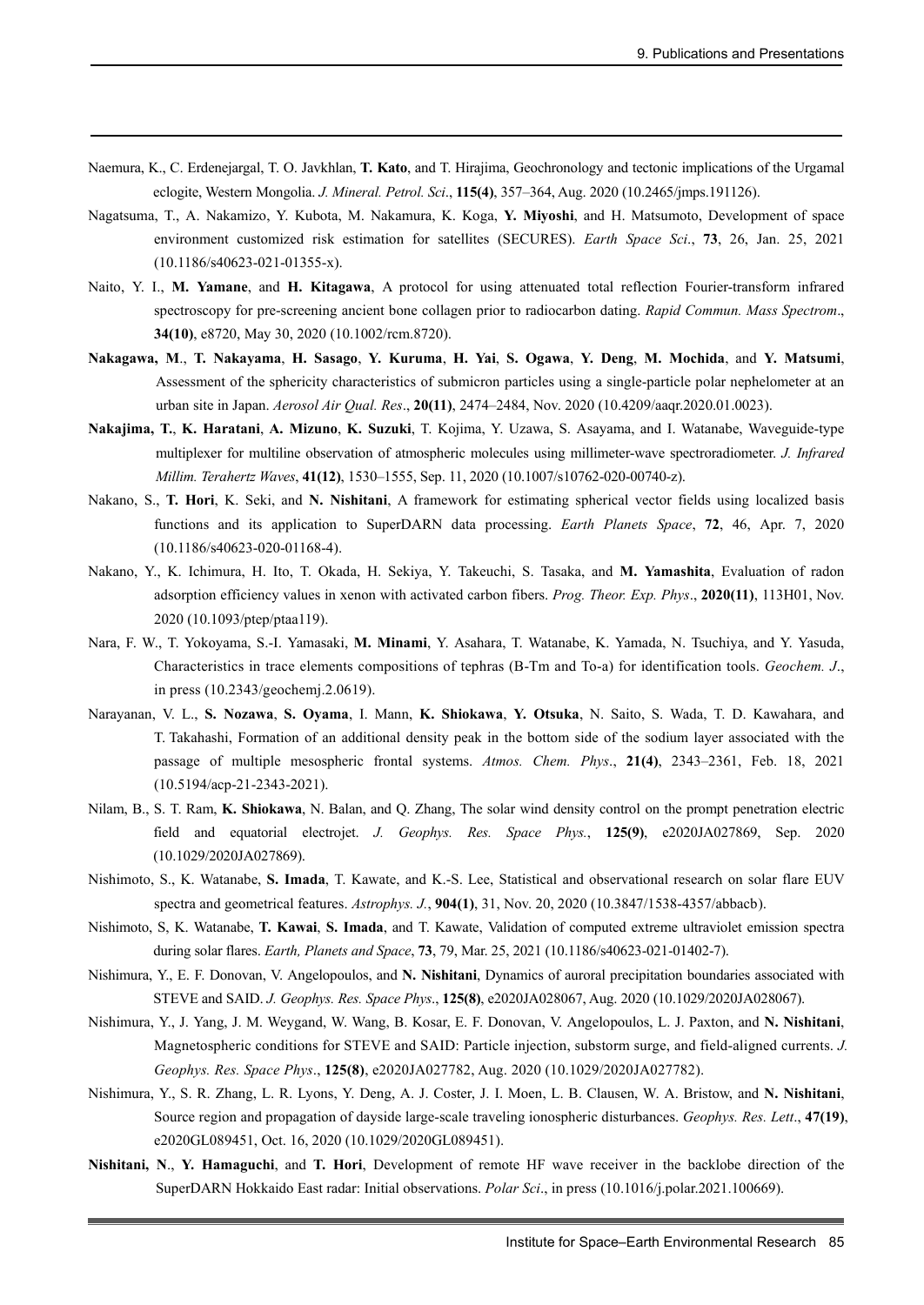- **Nobashi, D.**, **K. Yamaoka**, **H. Tajima**, and K. Ito, Performance evaluation of GAGG(Ce)/LFS scintillator plus MPPC array readout with ASIC. *Nucl. Instrum. Methods Phys. Res. Sect. A-Accel. Spectrom. Dect. Assoc. Equip*., **986**, 164811, Jan. 11, 2021 (10.1016/j.nima.2020.164811).
- **Nosé, M.**, A. Matsuoka, A. Kumamoto, Y. Kasahara, M. Teramoto, S. Kurita, J. Goldstein, L. M. Kistler, S. Singh, A. Gololobov, **K. Shiokawa**, **S. Imajo** et al. (**M. Shoji**, **Y. Miyoshi**), Oxygen torus and its coincidence with EMIC wave in the deep inner magnetosphere: Van Allen Probe B and Arase observations. *Earth Planets Space*, **72(1)**, 111, Aug. 3, 2020 (10.1186/s40623-020-01235-w).
- **Ohashi, K**., **H. Menjo**, **Y. Itow**, T. Sako, and K. Kasahara, Simulation study on the effects of diffractive collisions on the prediction of the observables in ultra-high-energy cosmic-ray experiments. *Prog. Theor. Exp. Phys*., **2021(3)**, 033F01, Mar. 2021 (10.1093/ptep/ptab013).
- **Ohigashi, T**., **K. Tsuboki**, **Y. Suzuki,** H. Yamada, and K. Nakagawa, Characteristics of upper-tropospheric outflow-layer clouds of Typhoon Francisco (2013) observed by hydrometeor videosonde. *Atmos. Res*., **235**, 104736, May 1, 2020 (10.1016/j.atmosres.2019.104736).
- Okamoto, K., Y. Nakano, **S. Masuda**, **Y. Itow**, M. Miyake, T. Terasawa, S. Ito, and M. Nakahata, Development of a method for determining the search window for solar flare neutrinos. *Sol. Phys.*, **295(10)**, 133, Oct. 6, 2020 (10.1007/s11207- 020-01706-z).
- Oliveira, D. M., E. Zesta, **H. Hayakawa**, and A. T. Bhaskar, Estimating satellite orbital drag during historical magnetic superstorms. *Space Weather*, **18(11)**, e2020SW002472, Nov. 2020 (10.1029/2020SW002472).
- Oliveira, D. M., **H. Hayakawa**, A. Bhaskar, E. Zesta, and G. Vichare, A possible case of sporadic aurora observed at Rio de Janeiro. *Earth Planets Space*, **72**, 82, Jun. 6, 2020 (10.1186/s40623-020-01208-z).
- Orikasa, N., **M. Murakami**, T. Tajiri, Y. Zaizen, and **T. Shinoda**, In situ measurements of cloud and aerosol microphysical properties in summertime convective clouds over eastern United Arab Emirates. *SOLA*, **16**, 185–191, Oct. 17, 2020 (10.2151/sola.2020-032).
- Orikasa, N., A. Saito, K. Yamashita, T. Tajiri, Y. Zaizen, Y. T. H. Kuo, W. C. Kuo, and **M. Murakami**, Seasonal variations of atmospheric aerosol particles focused on cloud condensation nuclei and ice nucleating particles from ground-based observations in Tsukuba, Japan. *SOLA*, **16**, 212–219, Sep. 23, 2020 (10.2151/sola.2020-036).
- **Otsuka, Y**., **A. Shinbori**, T. Tsugawa, and M. Nishioka, Solar activity dependence of medium-scale traveling ionospheric disturbances using GPS receivers in Japan. *Earth Planets Space*, **73(1)**, 22, Jan. 20, 2021 (10.1186/s40623- 020-01353-5).
- **Oyama, S.**, **A. Shinbori**, Y. Ogawa, M. Kellinsalmi, T. Raita, A. Aikio, H. Vanhamäki, **K. Shiokawa**, I. Virtanen, L. Cai et al. (**M. Shoji**), An ephemeral red arc appeared at 68° ML at a pseudo breakup during geomagnetically quiet conditions. *J. Geophys. Res. Space Phys*., **125(10)**, e2020JA028468, Oct. 2020 (10.1029/2020JA028468).
- **Ozaki, K.**, S. Kazama, **M. Yamashita**, **Y. Itow**, and S. Moriyama, Characterization of new silicon photomultipliers with low dark noise at low temperature. *J. Instrum*., **16(3)**, P03014, Mar. 8, 2021 (10.1088/1748-0221/16/03/P03014).
- Ozaki, M., **K. Shiokawa**, R. B. Horne, M. J. Engebretson, M. Lessard, Y. Ogawa, K. Hosokawa, **M. Nosé**, Y. Ebihara, A. Kadokura et al. (**Y. Miyoshi**, **C.-W. Jun**), Magnetic conjugacy of Pc1 waves and isolated proton precipitation at subauroral latitudes: Importance of ionosphere as intensity modulation region. *Geophys. Res. Lett*., **48(5)**, e2020GL091384, Mar. 16, 2021 (10.1029/2020GL091384).
- Pahlevan, N., A. Mangin, S. V. Balasubramanian, B. Smith, K. Alikas, K. Arai, C. Barbosa, S. Bélanger, C. Binding, M. Bresciani et al (**J. Ishizaka**), ACIX-Aqua: A global assessment of atmospheric correction methods for Landsat-8 and Sentinel-2 over lakes, rivers, and coastal waters. *Remote Sens. Environ*., in press (10.1016/j.rse.2021.112366).
- Pancheva, D., P. Mukhtarov, C. Hall, C. Meek, M. Tsutsumi, N. Pedatella, **S. Nozawa**, and A. Manson, Climatology of the main (24-h and 12-h) tides observed by meteor radars at Svalbard and Tromsø: Comparison with the models CMAM-DAS and WACCM-X. *J. Atmos. Sol.-Terr. Phys.*, **2017**, 105339, Oct. 1, 2020 (10.1016/j.jastp.2020.105339).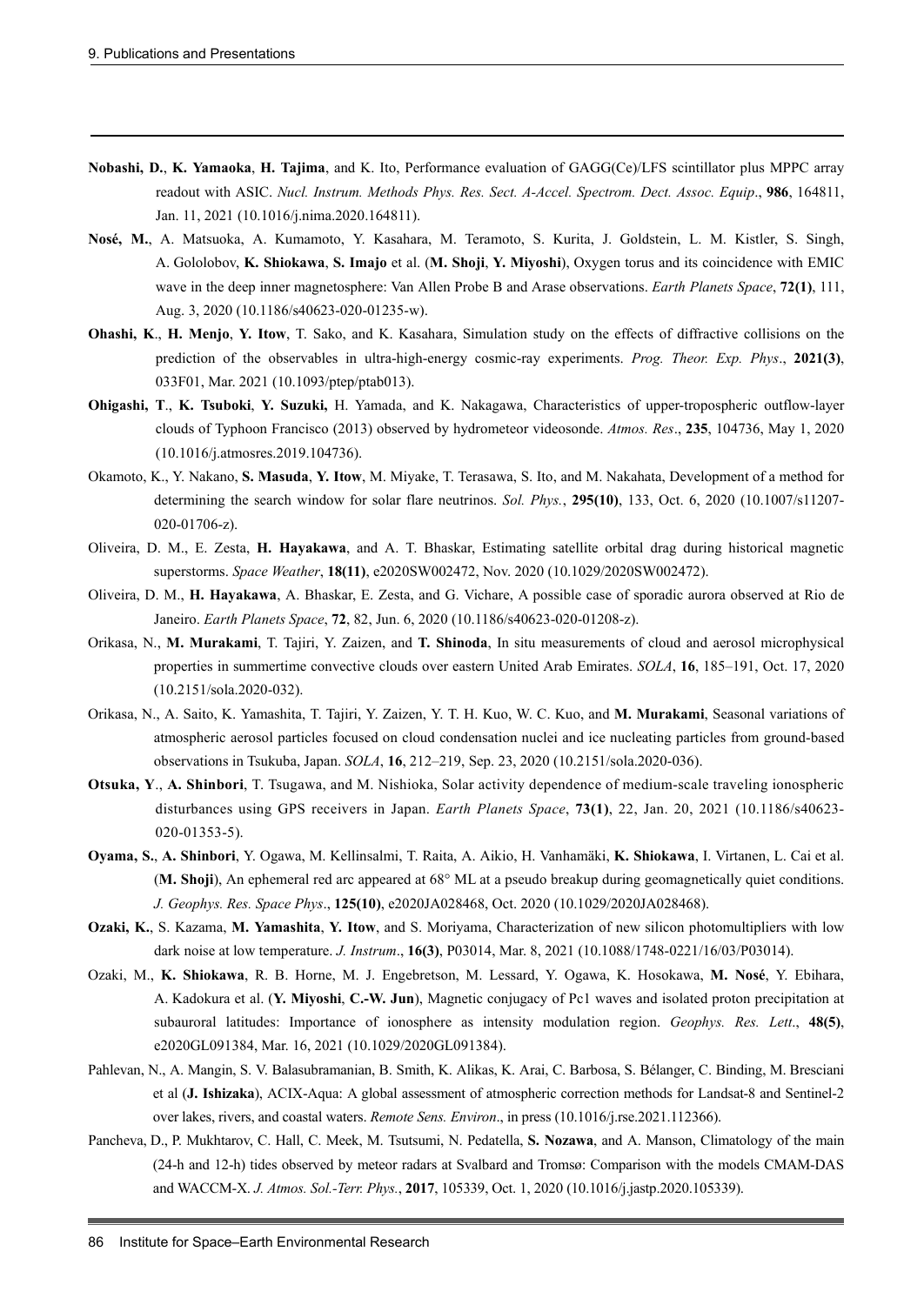- **Park, J. H.**, T. Inamori, R. Hamaguchi, K. Otsuki, J. E. Kim, and **K. Yamaoka**, RGB image prioritization using convolutional neural network on a microprocessor for nanosatellites. *Remote Sens*., **12(23)**, 3941, Dec. 3, 2020 (10.3390/rs12233941).
- **Park, S. H.**, An observational test of solar plasma heating by magnetic flux cancellation. *Astrophys. J*., **897(1)**, 49, Jul. 1, 2020 (10.3847/1538-4357/ab93ca).
- **Park, S. H.**, **K. D. Leka**, and **K. Kusano**, Magnetic helicity flux across solar active region photospheres. I. hemispheric sign preference in solar cycle 24. *Astrophys. J.*, **904(1)**, 6, Nov. 2020 (10.3847/1538-4357/abbb93).
- **Park, S. H.**, **K. D. Leka**, and **K. Kusano**,Magnetic helicity flux across solar active region photospheres. II. association of hemispheric sign preference with flaring activity during solar cycle 24. *Astrophys. J.*, in press (10.3847/1538- 4357/abea13).
- Person, M. J., A. S. Bosh, C. A. Zuluaga, A. A. Sickafoose, S. E. Levine, J. M. Pasachoff, B. A. Babcock, E. W. Dunham, I. S. McLean, J. Wolf, **F. Abe** et al., Haze in Pluto's atmosphere: Results from SOFIA and ground-based observations of the 2015 June 29 Pluto occultation. *Icarus*, **356**, 113572, Mar. 1, 2021 (10.1016/j.icarus.2019.113572).
- Pevtsov, A. A., Y. Liu, I. Virtanen, L. Bertello, K. Mursula, **K. D. Leka**, and A. L. H. Hughes, On a limitation of Zeeman polarimetry and imperfect instrumentation in representing solar magnetic fields with weaker polarization signal. *J. Space Weather Space Clim.*, **11**, 14, Feb. 2021 (10.1051/swsc/2021003).
- Poleski, R., D. Suzuki, A. Udalski, X. Xie, J. C. Yee, N. Koshimoto, B. S. Gaudi, A. Gould, J. Skowron, M. K. Szyanski et al. (**F. Abe**, **H. Fujii**, **Y. Itow**, **Y. Kamei**, **Y. Matsubara**, **Y. Muraki**, **T. Yamakawa**), A Wide-orbit Exoplanet OGLE-2012-BLG-0838Lb. *Astron. J.*, **159(6)**, 261, Jun. 2020 (10.3847/1538-3881/ab8a49).
- Reimer, P., W. E. N. Austin, E. Bard, A. Bayliss, P. G. Blackwell, C. B. Ramsey, M. Butzin, H. Cheng, R. L. Edwards, M. Friedrich et al. (**F. Miyake**), The IntCal20 Northern Hemisphere radiocarbon age calibration curve (0-55 cal kBP). *Radiocarbon*, **62(4)**, 725–757, Aug. 12, 2020 (10.1017/RDC.2020.41).
- Rees-Crockford, T., D. S. Bloomfield, E. Scullion, and **S.-H. Park**, 2D and 3D analysis of a torus-unstable quiet-Sun prominence eruption. *Astrophys. J*., **897(1)**, 35, Jul. 1, 2020 (10.3847/1538-4357/ab92a0).
- Robertson, F. R., J. B. Roberts, M. Bosilovich, A. Bentamy, C. A. Clayson, K. Fennig, M. Schröder, **H. Tomita**, G. P. Compo, M. Gutenstein et al., Uncertainties in ocean latent heat flux variations over recent decades in satellite-based estimates and reduced observation reanalyses. *J. Clim*., **33(19)**, 8415–8437, Oct. 1, 2020 (10.1175/JCLI-D-19-0954.1).
- Sasaki, H., S. Kida, R. Furue, **H. Aiki**, N. Komori, Y. Masumoto, T. Miyama, M. Nonaka, Y. Sasai, and B. Taguchi, A global eddying hindcast ocean simulation with OFES2. *Geosci. Model Dev*., **13(7)**, 3319–3336, Jul. 22, 2020 (10.5194/gmd-13-3319-2020).
- **Sato, K.**, **M. Yamashita**, K. Ichimura, **Y. Itow**, S. Kazama, S. Moriyama, **K. Ozaki**, T. Suzuki, and **R. Yamazaki**, Development of a dual-phase xenon TPC with a quartz chamber for direct dark matter searches. *Prog. Theor. Exp. Phys.*, **2020(11)**, 113H02, Nov. 13, 2020 (10.1093/ptep/ptaa141). [in Japanese]
- Sato, K., **M. Minami**, and **T. Nakamura**, 14C ages of wood fragments found in drill cores from two sites in Takasaki City and their bearing on the history of Late Pleistocene strata in Takasaki-Maebashi area, central Japan. *Bull.Gunma Mus.Natu.Hist.,* **25**, 81–90, Mar. 31, 2021. [in Japanese]
- Sato, K., **M. Minami**, H. Abe, **T. Nakamura**, and I. Musha, 14C ages of wood blocks from the Maebashi mudflow deposits in a riverbed of theTone River in Maebashi, central Japan. *Bull.Gunma Mus.Natu.Hist.,* **25**, 75–80, Mar. 31, 2021. [in Japanese]
- Sato, K., **M. Minami**, H. Abe, **T. Nakamura**, and I. Musha, 14C ages of wood blocks buried in the volcanic debris avalanche deposits in the upper reaches of the Agatsuma River, north of Asama volcano, central Japan: A preliminary study. *Bull.Gunma Mus.Natu.Hist.,* **25**, 91–100, Mar. 31, 2021.
- Sato, K., **M. Minami**, S. Ikeda, H. Abe, I. Musha, and **T. Nakamura**, Origin of Oenga-iwa, a large block of andesitic pyroclastic rock in Shikishima Park in Maebashi, central Japan. *Bull.Gunma Mus.Natu.Hist.,* **25**, 65–74, Mar. 31,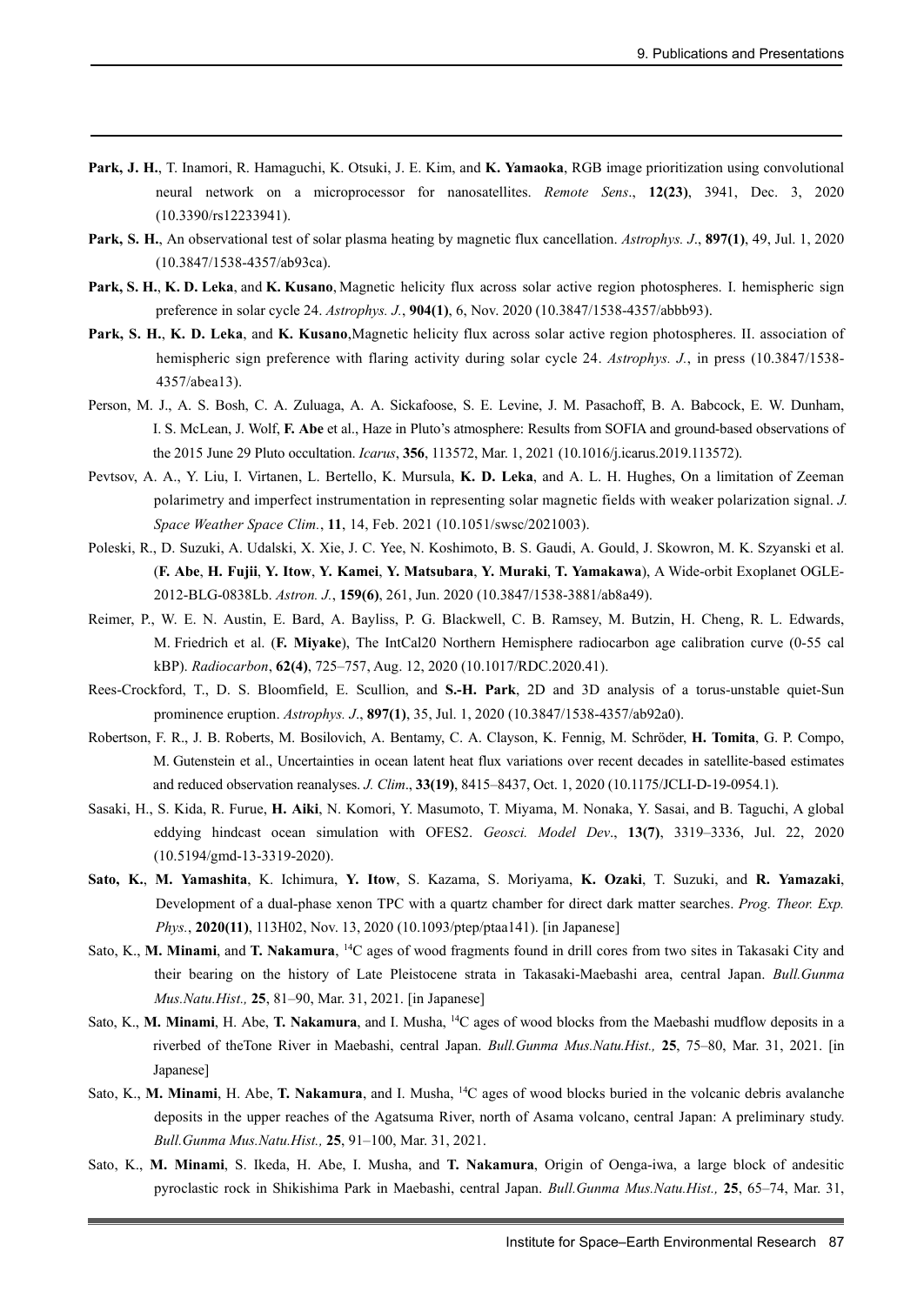2021. [in Japanese]

- Sato, N., T. Ogawa, H. Yamagishi, A. S. Yukimatu, **N. Nishitani**, T. Kikuchi, K. Nozaki, K. Igarashi, and T. Nagatsuma, History of Japanese SuperDARN: Initiation of SENSU Syowa radars and progress of Japanese radar project. *Polar Sci*., in press (10.1016/j.polar.2021.100671).
- Seto, S., T. Iguchi, R. Meneghini, J. Awaka, T. Kubota, T. Masaki, and **N. Takahashi**, The precipitation rate retrieval algorithms for the GPM Dual-frequency Precipitation Radar. *J. Meteorol. Soc. Jpn*., in press (10.2151/jmsj.2021-011).
- Schubert, A., S. Lauterbach, **C. Leipe**, V. Scholz, A. Brauer, and P. E. Tarasov, Anthropogenic and climate controls on vegetation changes between 1500 BCE and 500 CE reconstructed from a high-resolution pollen record from varved sediments of Lake Mondsee, Austria. *Paleogeogr. Paleoclimatol. Paleoecol*., **559**, 109976, Dec. 1, 2020 (10.1016/j.palaeo.2020.109976).
- Scourfield, M., S. García-Burillo, A. Saintonge, F. Combes, A. Fuente, C. Henkel, A. Alonso-Herrero, N. Harada, S. Takano, **T. Nakajima** et al., ALMA observations of CS in NGC 1068: chemistry and excitation. *Mon. Not. Roy. Astron. Soc.*, **496(4)**, 5308–5329, Aug. 2020 (10.1093/mnras/staa1891).
- Shimizu, T., **S. Imada**, T. Kawate, Y. Suematsu, H. Hara, T. Tsuzuki, Y. Katsukawa, M. Kubo, R. Ishikawa, T. Watanabe et al., Solar-C (EUVST) mission: the latest status. *Proc. SPIE*, **11444,** 114440N, Dec. 4, 2020 (10.1117/12.2560887).
- **Shinbori, A**., **Y. Otsuka, T. Sori,** T. Tsugawa, and M. Nishioka, Temporal and spatial variations of total electron content enhancements during a geomagnetic storm on 27 and 28 September 2017. *J. Geophys. Res. Space Phys*., **125(7)**, e2019JA026873, Jul. 2020 (10.1029/2019JA026873).
- **Shiokawa, K**., and K. Georgieva, A review of the SCOSTEP's 5-year Scientific program VarSITI Variability of the Sun and Its Terrestrial Impact. *Prog. Earth. Planet. Sci.*, **8**, 21, Mar. 9, 2021 (10.1186/s40645-021-00410-1).
- **Shiokawa, K.**, **M. Nosé**, **S. Imajo**, Y.-M. Tanaka, **Y. Miyoshi**, K. Hosokawa, M. Connors, M. Engebretson, Y. Kazama, S.-Y. Wang et al. (**T. Hori**, **M. Shoji**), Arase observation of the source region of auroral arcs and diffuse auroras in the inner magnetosphere. *J. Geophys. Res. Space Phys*., **125(8)**, e2019JA027310, Aug. 2020 (10.1029/2019JA027310).
- Silverman, S. M., and **H. Hayakawa**, The Dalton Minimum and John Dalton's auroral observations. *J. Space Weather Space Clim.*, **11**, 17, Feb. 18, 2021 (10.1051/swsc/2020082).
- **Sivakandan, M.**, S. Mondal, S. Sarkhel, D. Chakrabarty, M. V. Sunil Krishna, P. Pavan Chaitanya, A. K. Patra, R. K. Choudhary, T. K. Pant, A. K. Upadhayaya, and **T. Sori**, Mid-latitude spread-F structures over the geomagnetic low-mid latitude transition region: An observational evidence. *J. Geophys. Res. Space Phys.*, **125(5)**, e2019JA027531, May 2020 (10.1029/2019JA027531).
- **Sivakandan, M.**, **Y. Otsuka**, P. Ghosh, H. Shinagawa, **A. Shinbori**, and Y. Miyoshi, Comparison of seasonal and longitudinal variation of daytime MSTID activity using GPS observation and GAIA simulations. *Earth Planets Space*, **73**, 35, Feb. 4, 2021 (10.1186/s40623-021-01369-5).
- Sokół, J. M., D. J. McComas, M. Bzowski, and **M. Tokumaru**, Sun–Heliosphere Observation-based Ionization Rates Model. *Astrophys. J*., **897(2)**, 179, Jul. 16, 2020 (10.3847/1538-4357/ab99a4 ).
- **St.-Maurice, J.-P.**, and **N. Nishitani**, On the origin of far-aspect angle irregularity regions seen by HF radars at 100-km altitude. *J. Geophys. Res. Space Phys*., **125(6)**, e2019JA027473, Jun. 2020 (10.1029/2019JA027473).
- Suematsu, Y., T. Shimizu, H. Hara, T. Kawate, Y. Katsukawa, K. Ichimoto, **S. Imada**, K. Nagae, A. Yamazaki, and T. Hattori, Thermal design of the solar-C (EUVST) telescope. *Proc. SPIE*, **11444**, 114443K, Dec. 13, 2020 (10.1117/12.2560941).
- Sugo, S., O. Kawashima, S. Kasahara, K. Asamura, R. Nomura, **Y. Miyoshi**, Y. Ogawa, K. Hosokawa, T. Mitani, T. Namekawa et al. (**T. Hori**), Energy-resolved detection of precipitating electrons of 30–100 keV by a sounding rocket associated with dayside chorus waves. *J. Geophys. Res. Space Phys.*, **126(3)**, 2020JA028477, Mar. 2021 (10.1029/2020JA028477).
- **Sun, Y.-H.**, and O. M. Sun, Inertia and diurnal oscillations of Ekman layers in atmosphere and ocean. *Dyn. Atmos. Oceans*, **90**,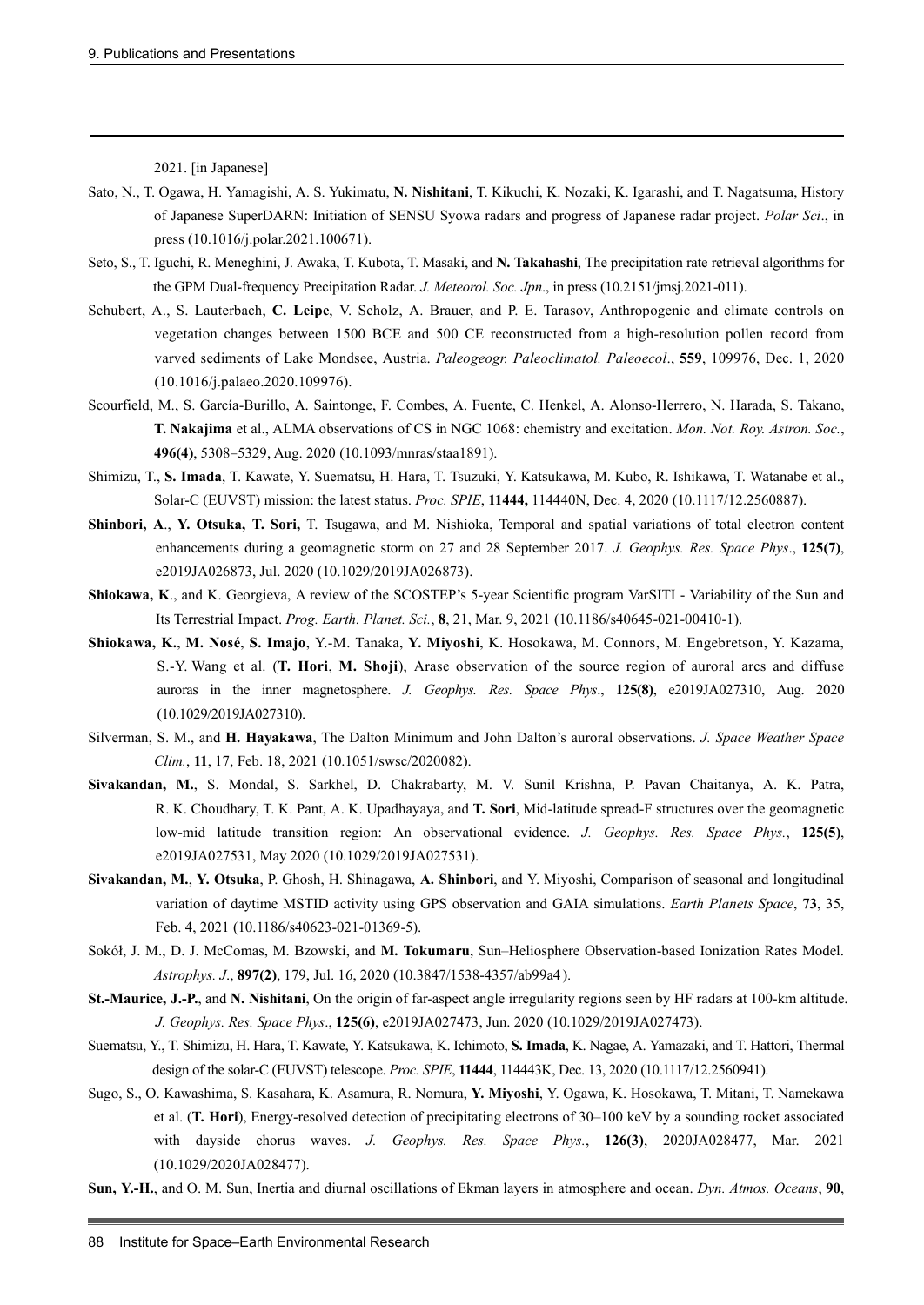Jun. 2020 (101144, 10.1016/j.dynatmoce.2020.101144).

- Sun, Y., C. Liu, L. Zhang, M. Palm, J. Notholt, H. Yin, C. Vigouroux, E. Lutsch, W. Wang, C. Shan, T. Blumenstock, **T. Nagahama** et al., Fourier transform infrared time series of tropospheric HCN in eastern China: seasonality, interannual variability, and source attribution. *Atmos. Meas. Tech*., **20(9)**, 5437–5456, May 11, 2020 (10.5194/acp-20-5437-2020).
- Suzuki, K., **T. Hiyama**, K. Matsuo, K. Ichii, Y. Iijima, and D. Yamazaki, Accelerated continental-scale snowmelt and ecohydrological impacts in the four largest Siberian river basins in response to spring warming. *Hydrol. Process*., **34(19)**, 3867–3881, Sep. 15, 2020 (10.1002/hyp.13844).
- Takahashi, H., M. Lebsock, Z. J. Luo, **H. Masunaga**, and C. Wang, Detection and tracking of tropical convective storms based on globally gridded precipitation measurements: Algorithm and Survey over the Tropics. *J. Appl. Meteorol. Climatol*., **60(3)**, 403–421, Mar. 2021 (10.1175/JAMC-D-20-0171.1).
- Takahashi, H., C. M. Wrasse, C. A. O. B. Figueiredo, D. Barros, I. Paulino, P. Essien, M. A. Abdu, **Y. Otsuka**, and **K. Shiokawa**, Equatorial plasma bubble occurrence under propagation of MSTID and MLT gravity waves. *J. Geophys. Res. Space Phys.*, **125(9)**, e2019JA027566, Sep. 2020 (10.1029/2019JA027566).
- Takahashi, H., N. Hirade, N. Uchida, K. Hirose, T. Mizuno, Y. Fukazawa, **K. Yamaoka**, **H. Tajima**, and M. Ohno, Silicon photomultiplier (Si-PM) comparisons for low-energy gamma ray readouts with BGO and CsI (Tl) scintillators. *Nucl. Instrum. Methods Phys. Res. Sect. A-Accel. Spectrom. Dect. Assoc. Equip*., **989**, 164945, Feb. 11, 2021 (10.1016/j.nima.2020.164945).
- **Takahashi, N.**, Analysis of surface cross-sectional data taken during the 90° yaw experiment of the TRMM precipitation radar. *IEEE Trans. Geosci. Remote Sensing*, **58(8)**, 5729–5738, Aug. 2020 (10.1109/TGRS.2020.2969192).
- Takenaka, A., K. Abe, C. Bronner, Y. Hayato, M. Ikeda, S. Imaizumi, H. Ito, J. Kameda, Y. Kataoka, Y. Kato et al. (**Y. Itow**, **H. Menjo**, **T.** Niwa, **K.** Sato, **M.** Taani, **M.** Tsukada), Search for proton decay via  $p \to e^+ \pi^0$  and  $p \to \mu^+ \pi^0$  with an enlarged fiducial volume in Super-Kamiokande I-IV. *Phys. Rev. D*, **102(11)**, 112011, Dec. 22, 2020 (10.1103/PhysRevD.102.112011).
- **Takeshita Y.**, **K. Shiokawa**, **Y. Miyoshi**, M. Ozaki, Y. Kasahara, **S. Oyama**, M. Connors, J. Manninen, V. K. Jordanova, D. Baishev et al., Study of spatiotemporal development of global distribution of magnetospheric ELF/VLF waves using ground-based and satellite observations, and RAM-SCB simulations, for the March and November 2017 storms. *J. Geophys. Res. Space Phys*., **126(2)**, 2020JA028216, Feb. 2021 (10.1029/2020JA028216).
- Takigawa, M., P. K. Patra, **Y. Matsumi**, S. K. Dhaka, T. Nakayama, K. Yamaji, M. Kajino, and S. Hayashida, Can Delhi's pollution be affected by crop fires in the Punjab region?. *SOLA*, **16**, 86–91, Apr. 6, 2020 (10.2151/sola.2020-015).
- **Thomas, N.**, **K. Shiokawa**, **Y. Miyoshi**, Y. Kasahara, I. Shinohara, A. Kumamoto, F. Tsuchiya, A. Matsuoka, S. Kasahara, S. Yokota, K. Keika, **T. Hori** et al., Investigation of small-scale electron density irregularities observed by the Arase and Van Allen Probes satellites inside and outside the plasmasphere. *J. Geophys. Res. Space Phys.*, **126(3)**, e2020JA027917, Mar. 2021 (10.1029/2020JA027917).
- Tian, H. Z., K. Xu, J. I. Goes, Q. Liu, H. R. Gomes, and **M. Yang**, Shoreline changes along the coast of mainland China-time to pause and reflect? *ISPRS Int. Geo-Inf*., **9(10)**, 572, Oct. 2020 (10.3390/ijgi9100572).
- **Tokumaru, M.**, **K. Tawara**, K. Takefuji, M. Sekido, and T. Terasawa, Radio sounding measurements of the solar corona using Giant Pulses of the Crab pulsar in 2018. *Sol. Phys*., **295(6)**, 80, Jun. 19, 2020 (10.1007/s11207-020-01644-w).
- Tolstikov, M. V., A. V. Oinats, I. V. Medvedeva, and N. Nishitani, Method for estimating neutral wind azimuth using 2D TID propagation parameters. *Proc. IEEE*, **9232189**, Aug. 2020 (10.23919/URSIGASS49373.2020.9232189).
- **Tomita, H.**, M. F. Cronin, and S. Ohishi, Asymmetric air-sea heat flux response and ocean impact to synoptic-scale atmospheric disturbances observed at JKEO and KEO buoys. *Sci Rep*., **11(1)**, 469, Jan. 11, 2021 (10.1038/s41598-020-80665-8).
- Toyoda, T., H. Nakano, **H. Aiki**, T. Ogata, **Y. Fukutomi**, Y. Kanno, L. Urakawa, K. Sakamoto, G. Yamanaka, and M. Nagura, Energy flow diagnosis of ENSO from an ocean reanalysis. *J. Clim*., in press (10.1175/JCLI-D-20-0704.1).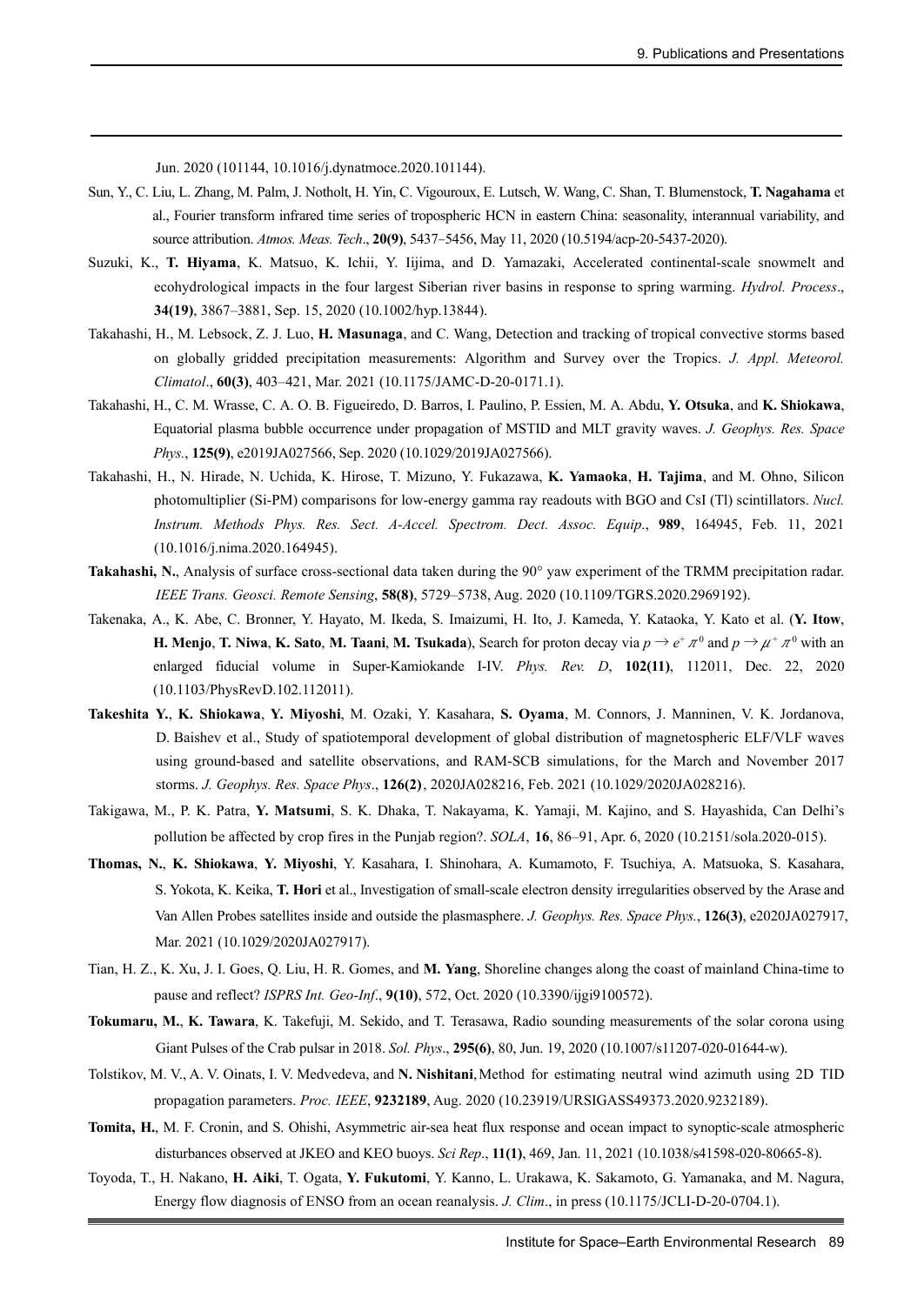- Tsuda, T. T., C. Li, S. Hamada, K. Hosokawa, **S.-I. Oyama**, **S. Nozawa**, **T. Kawabata**, **A. Mizuno**, J. Kurihara, T. Nishiyama, and M. J. Kosch, OI 630.0 nm and N2 1PG emissions in pulsating aurora events observed by an optical spectrograph at Tromsø, Norway. *J. Geophys. Res. Space Phys.*, **125(12)**, e2020JA028250, Dec. 2020 (10.1029/2020JA028250).
- Tsujino, S., and **K. Tsuboki**, Intensity change of Typhoon Nancy (1961) during landfall in a moist environment over Japan: A numerical simulation with spectral nudging. *J. Atmos. Sci*., **77(4)**, 1429–1454, Apr. 1, 2020 (10.1175/JAS-D-19-0119.1).
- Tsujino, S., **K. Tsuboki**, H. Yamada, T. Ohigashi, K. Ito, and N. Nagahama, Intensification and maintenance of a double warmcore structure in Typhoon Lan (2017) simulated by a cloud-resolving model. *J. Atmos. Sci.*, **78(2)**, 595–617, Feb. 1, 2021 (10.1175/JAS-D-20-0049.1).
- Tsujino, S., T. Horinouchi, T. Tsukada, H.-C. Kuo, H. Yamada, and **K. Tsuboki**, Inner-core wind field in a concentric eyewall replacement of Typhoon Trami (2018): A quantitative analysis based on the Himawari-8 satellite. *J. Geophys. Res. Atmos*., in press (10.1029/2020JD034434).
- Tulasi Ram, S., K. K. Ajith, T. Yokoyama, M. Yamamoto, K. Hozumi, **K. Shiokawa**, **Y. Otsuka**, and G. Li, Dilatory and downward development of 3-m scale irregularities in the funnel-like region of a rapidly rising equatorial plasma bubble.*Geophys. Res. Lett*., **47(13)**, e2020GL087256, Jul. 16, 2020 (10.1029/2020GL087256).
- Uchida, H. A., R. Kataoka, A. Kadokura, K. Murase, A. S. Yukimatu, **Y. Miyoshi**, **K. Shiokawa**, Y. Ebihara, K. Hosokawa, A. Matsuoka et al., Asymmetric development of auroral surges in the Northern and Southern Hemispheres. *Geophys. Res. Lett*., **47(13)**, e2020GL088750, Jul. 16, 2020 (10.1029/2020GL088750).
- Uchikawa, Y., L. Cowley, **H. Hayakawa**, D. M. Willis, and F. R. Stephenson, Provenance of the cross sign of 806 in the Anglo-Saxon Chronicle: A possible lunar halo over continental Europe? *Hist. Geo- Space Sci*., **11(1)**, 81–92, Apr. 20, 2020 (10.5194/hgss-11-81-2020).
- **Umeda, T**., Paradigm shift in program structure of particle-in-Cell simulations. *Advances in Parallel Computing*, **36**, 455–464, Apr. 2020 (10.3233/APC200072).
- Vigouroux, C., B. Langerock, C. A. B. Aquino, T. Blumenstock, Z. Cheng, M. De Mazière, I. De Smedt, M. Grutter, J. W. Hannigan, N. Jones et al. (**T. Nagahama**), TROPOMI–Sentinel-5 Precursor formaldehyde validation using an extensive network of ground-based Fourier-transform infrared stations. *Atmos. Meas. Tech.*, **13(7)**, 3751–3767, Jul. 10, 2020 (10.5194/amt-13-3751-2020).
- Vissers, G. J. M., S. Danilovic, J. de la Cruz Rodriguez, J. Leenaarts, R. Morosin, C. J. Diaz Baso, A. Reid, J. Pomoell, D. J. Price, and **S. Inoue**, Non-LTE inversions of a confined X2.2 flare: I. The vector magnetic field in the photosphere and chromosphere. *Astron. Astrophys*., **645**, A1, Dec. 21, 2020 (10.1051/0004-6361/202038900).
- Wacker, L., E. M. Scott, A. Bayliss, D. Brown, E. Bard, S. Bollhalder, M Friedrich, M. Capano, A. Cherkinsky, D. Chivall et al. (**F. Miyake, T. Nakamura**), Findings from an in-depth annual tree-ring radiocarbon intercomparison. *Radiocarbon*, **62(4)**, 873–882, Sep. 4, 2020 (10.1017/RDC.2020.49).
- Wada, A., **H. Tomita**, and S. Kako, Comparison of the third-generation Japanese ocean flux data set J-OFURO3 with numerical simulations of Typhoon Dujuan (2015) traveling south of Okinawa. *J. Oceanogr*., **76**, 419–437, Dec. 2020 (10.1007/s10872-020-00554-6).
- Wada, R., K. Tonokura, S. Koba, T. Imamura, K. Nakai, H. Ushiyama, K. Yamashita, **Y. Matsumi**, S. Enami, and P. W. Seakin, Theoretical study on the enthalpies of adduct formation between alkyl iodides and chlorine atoms. *Chem. Phys*. *Lett.*, **762**, 138140, Jan. 2021 (10.1016/j.cplett.2020.138140).
- Wada, Y., T. Enoto, M. Kubo, K. Nakazawa, **T. Shinoda**, D. Yonetoku, T. Sawano, T. Yuasa, T. Ushio, Y. Sato, G. S. Diniz, and H. Tsuchiya, Meteorological aspects of gamma-ray glows in winter thunderstorms. *Geophys. Res. Lett*., in press (10.1029/2020GL091910).
- **Wakasugi, Y.**, S. Wakaki, Y. Tanioka, K. Ichino, M. Tsuboi, Y. Asahara, and A. Noda, A chronological and geochemical study of the Tadamigawa older-stage granites: Igneous activity in the west of the Tanakura Tectonic Line (TTL) of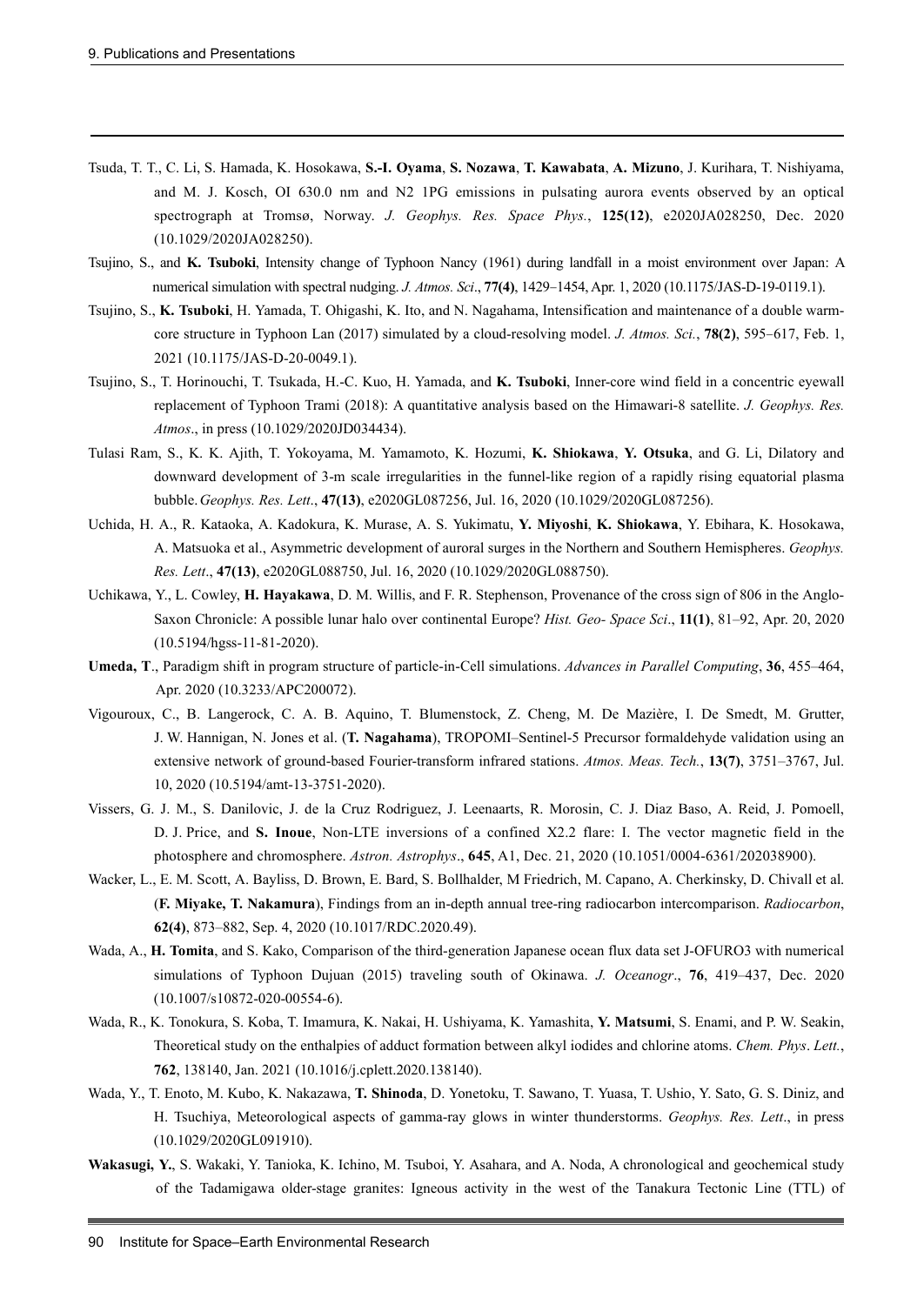northeastern Japan. *Geochem. J.*, **54(4)**, 203–220, Aug. 27, 2020 (10.2343/geochemj.2.0603 2020/8/27).

- Wang, C.-C., K.-Y. Lin, C. A. Davis, S.-Y. Huang, S. C.-S. Liu, **K. Tsuboki**, and B. J.-D. Jou, A modeling study on the impacts of Typhoon Morakot's (2009) vortex structure on rainfall in Taiwan using piecewise potential vorticity inversion. *J. Meteorol. Soc. Jpn*., **98(4)**, 707–733, Aug. 18, 2020 (10.2151/jmsj.2020-036).
- Wang, C.-C., Y.-H. Chen, M.-C. Li, H.-C. Kuo, and **K. Tsuboki**, On the separation of upper and low-level centres of tropical storm Kong-Rey (2013) near Taiwan in association with asymmetric latent heating. *Q. J. R. Meteorol. Soc.*, **147(735)**, 1135–1149, Jan. 2021 (10.1002/qj.3963).
- Wang, Y. B., L. M. Kistler, C. G. Mouikis, J. C. Zhang, J. Y. Lu, D. Welling, L. Rastaetter, S. Bingham, Y. W. Jin, L. Wang, and **Y. Miyoshi**, Formation of the low-energy "Finger" ion spectral structure near the inner edge of the plasma sheet. *Geophys. Res. Lett.*, **47(22)**, e2020GL089875, Nov. 28, 2020 (10.1029/2020GL089875).
- Wang, Y., Z. Cao, Z.-Y. Xing, Q.-H. Zhang, P. T. Jayachandran, K. Oksavik, N. Balan, and **K. Shiokawa**, GPS scintillations and TEC variations in association with a polar cap arc. *J. Geophys. Res. Space Phys*., **126(3)**, e2020JA028968, Mar. 2021 (10.1029/2020JA028968).
- Watanabe, K., H. Jin, S. Nishimoto, **S. Imada**, **T. Kawai**, T. Kawate, **Y. Otsuka**, **A. Shinbori**, T. Tsugawa, and M. Nishioka, Model-based reproduction and validation of the total spectra of a solar flare and their impact on the global environment at the X9.3 event of September 6, 2017. *Earth Planets Space*, in press (10.1186/s40623-021-01376-6).
- Watanabe, T., N. Tsuchiya, S. Yamasaki, Y. Sawai, N. Hosoda, F. W. Nara, **T. Nakamura**, and T. Komai, A geochemical approach for identifying marine incursions: Implications for tsunami geology on the Pacific coast of northeast Japan. *Appl. Geochem.*, **118**, 104644, Jul. 2020 (10.1016/j.apgeochem.2020.104644).
- **Xia, Y**., **S. Nozawa**, J. Jiao, J. Wang, F. Li, X. Cheng, Y. Yang, L. Du, and G. Yang, Statistical study on sporadic sodium layers (SSLs) based on diurnal sodium lidar observations at Beijing, China (40.5 °N, 116 °E). *J. Atmos. Sol.-Terr. Phys*., **212**, 105512, Jan. 2021 (10.1016/j.jastp.2020.105512).
- **Xu, H.**, and **K. Shiokawa**, Severe magnetic fluctuations in the near-Earth magnetotail: Spectral analysis and dependence on solar activity. *J. Geophys. Res. Space Phys.*, **125(7)**, e2020JA027834, Jul. 2020 (10.1029/2020JA027834).
- **Yadav, S.**, **K. Shiokawa**, **Y. Otsuka**, M. Connors, and J.-P. St Maurice, Multi-wavelength imaging observations of STEVE at Athabasca, Canada. *J. Geophys. Res. Space Phys*., **126(2)**, e2020JA028622, Feb. 2, 2021 (10.1029/2020JA028622).
- **Yadav, S**., R. K. Choudhary, J. Kumari, S. Sunda, P. R. Shreedevi, and T. K. Pant, Reverse fountain and the nighttime enhancement in the ionospheric electron density over the equatorial region: A case study. *J. Geophys. Res. Space Phys.*, **125(5)**, e2019JA027286, May 2020 (10.1029/2019JA027286).
- Yamakawa, T., K. Seki, T. Amano, N. Takahashi, and **Y. Miyoshi**, Excitation of internally driven ULF waves by the driftbounce resonance with ring current ions based on the drift-kinetic simulation. *J. Geophys. Res. Space Phys*., **125(11)**, e2020JA028231, Nov. 2020 (10.1029/2020JA028231).
- Yamamoto, K., T. Kubota, **N. Takahashi**, K. Kanemaru, T. Masaki, and K. Furukawa, A feasibility study on wide swath observation by spaceborne precipitation radar. *IEEE J. Sel. Top. Appl. Earth Observ. Remote Sens*., **13**, 3047–3057, Jun. 1, 2020 (10.1109/JSTARS.2020.2998724).
- Yamasaki, D., **S. Inoue**, S. Nagata, and K. Ichimoto, Evolution of the nonpotential magnetic field in the solar active region 12673 based on a nonlinear force-free modeling. *Astrophys. J.*, **908(2)**, 132, Feb. 18, 2021 (10.3847/1538-4357/abcfbb).
- **Yang, M. M.**, F. A. Khan, H. Tian, and Q. Liu, Analysis of the monthly and spring-neap tidal variability of satellite chlorophyll-a and total suspended matter in a turbid coastal ocean using the DINEOF method. *Remote Sens.*, **13(4)**, 632, Feb. 10, 2021 (10.3390/rs13040632).
- **Yang, M. M.**, J. I. Goes, H. Tian, E. D. Maúre, and **J. Ishizaka**, Effects of spring–neap tidal cycle on spatial and temporal variability of satellite chlorophyll-a in a macrotidal embayment, Ariake Sea, Japan. *Remote Sens*, **12(11)**, 1859, Jun. 2020 (10.3390/rs12111859).
- Yoshida, A., N. Moteki, **S. Ohata**, T. Mori, M. Koike, Y. Kondo, H. Matsui, N. Oshima, A. Takami, and K. Kita, Abundances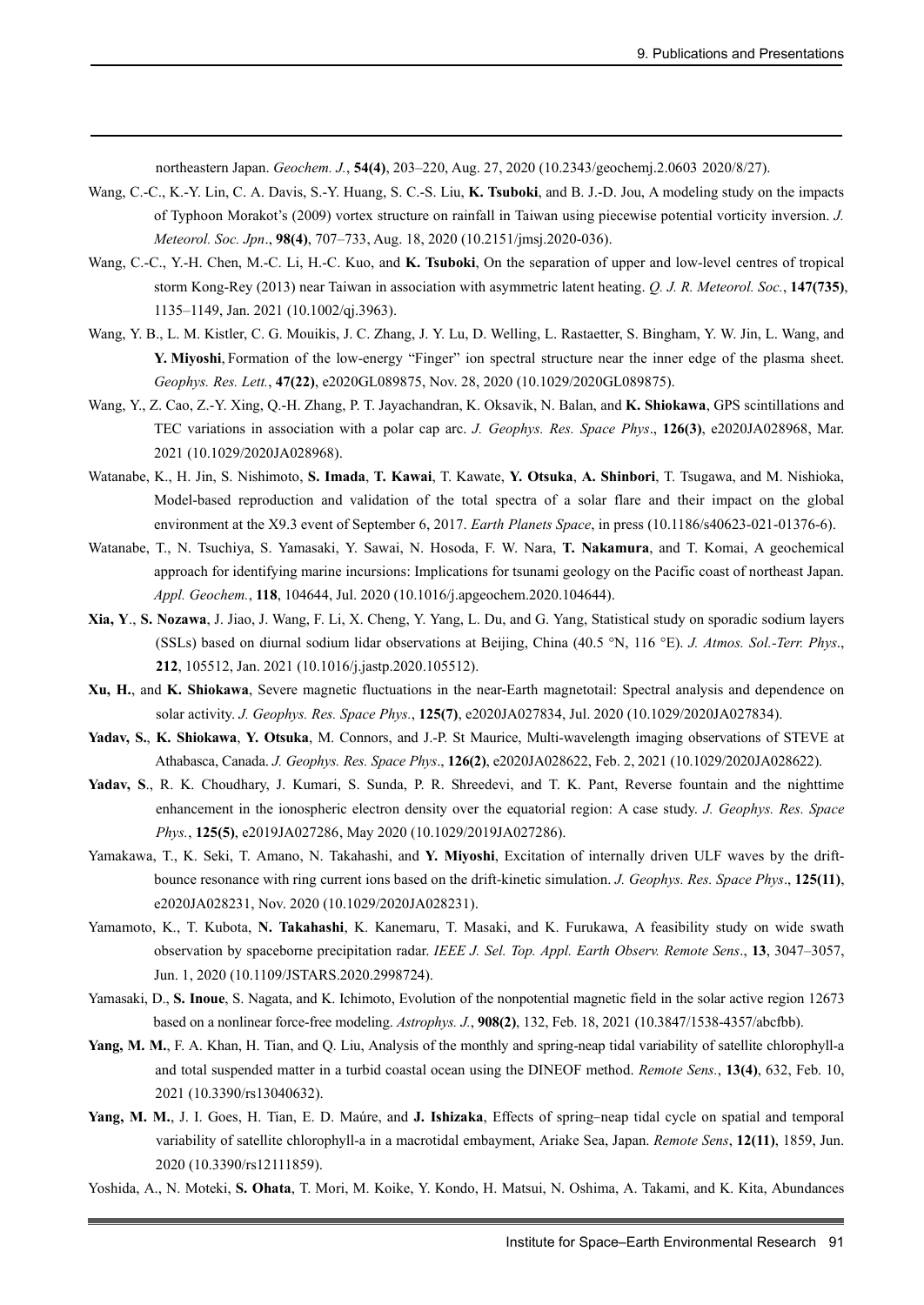and microphysical properties of light-absorbing iron oxide and black carbon aerosols over East Asia and the Arctic. *J. Geophys. Res. Atmos*., **125(15)**, e2019JD032301, Aug. 16, 2020 (10.1029/2019JD032301).

- Yoshida, H., **R. Kuma**, H. Hasegawa, N. Katsuta, S. Sirono, **M. Minami**, S. Nishimoto, N. Takagi, S. Kadowaki, and R. Metcalfe, Syngenetic rapid growth of ellipsoidal silica concretions with bitumen cores. *Sci Rep*., **11(1)**, 4230, Feb. 19, 2021 (10.1038/s41598-021-83651-w).
- Yoshioka, K., **Y. Miyoshi**, S. Kurita, M. Teramoto, F. Tsuchiya, A. Yamazaki, G. Murakami, T. Kimura, H. Kita, I. Yoshikawa, and Y. Kasaba, Long-term monitoring of energetic protons at the bottom of Earth's radiation belt. *Space Weather*, **19(1),** e2020SW002611, Jan. 2021 (10.1029/2020SW002611).
- Yue, C., Q. Ma, **C.-W. Jun**, J. Bortnik, Q. Zong, X. Zhou, E. Jang, Ge. D. Reeves, H. E. Spence, and J. R. Wygant, The modulation of plasma and waves by background electron density irregularities in the inner magnetosphere. *Geophys. Res. Lett*., **47(15)**, e2020GL088855, Aug. 16, 2020 (10.1029/2020GL0888559).
- Yuguchi, T., Y. Ogita, **T. Kato**, R. Yokota, E. Sasao, and T. Nishiyama, Crystallization processes of quartz in a granitic magma: Cathodoluminescence zonation pattern controlled by temperature and titanium diffusivity. *J. Asian Earth Sci.*, **192**, 104289, May 2020 (10.1016/j.jseaes.2020.104289).
- Zharkova, S., S. Matthews, V. Zharkov, M. Druett, **S. Inoue**, I. E. Dammasch, and C. Macrae, Sunquake with a second bounce, other sunquakes, and emission associated with the X9.3 flare of 6 September 2017: I. Observations. *Astron. Astrophys.*, **639**, A78, Jul. 10, 2020 (10.1051/0004-6361/201936755).
- Zharkova, V., S. Zharkov, M. Druett, S. Matthews, and **S. Inoue**, Sunquake with a second bounce, other sunquakes, and emission associated with the X9.3 flare of 6 September 2017: II. Proposed interpretation. *Astron. Astrophys*., **639**, A79, Jul. 10, 2020 (10.1051/0004-6361/202037885).

#### **Books (April 2020–March 2021)**

- **Hiyama T.**, D. Yang, and D. L. Kane, Permafrost Hydrology: Linkages and Feedbacks. 471–491, in *Arctic Hydrology, Permafrost and Ecosystems*, edited by D. Yang, and D. L. Kane, 914pp, Springer, Cham, Switzerland, Aug. 29, 2020 (10.1007/978-3-030-50930-9\_16).
- Kummerow, C. D., S. Tanelli, **N. Takahashi**, K. Furukawa, M. Klein, and V. Levizzan, Plans for Future Missions. 99–119, in S*atellite Precipitation Measuremen: vol. 1 (Advances in Global Change Research, vol. 67),* edited by V. Levizzani, C. Kidd, D. Kirschbaum, C. Kummerow, K. Nakamura, and F. Turk, 521pp, Springer, Cham, Switzerland, Apr. 11, 2020 (10.1007/978-3-030-24568-9\_6).

Two more books were published in Japanese.

#### **Publication of Proceedings (April 2020–March 2021)**

| Title                                                           | Date of Publication |
|-----------------------------------------------------------------|---------------------|
| The Nagoya University bulletin of chronological research Vol. 4 | Jun. 19, 2020       |
| The 25th Symposium on Atmospheric Chemistry: Book of Abstracts  | Nov. 2020           |
| The Nagoya University bulletin of chronological research Vol. 5 | Mar. 31, 2021       |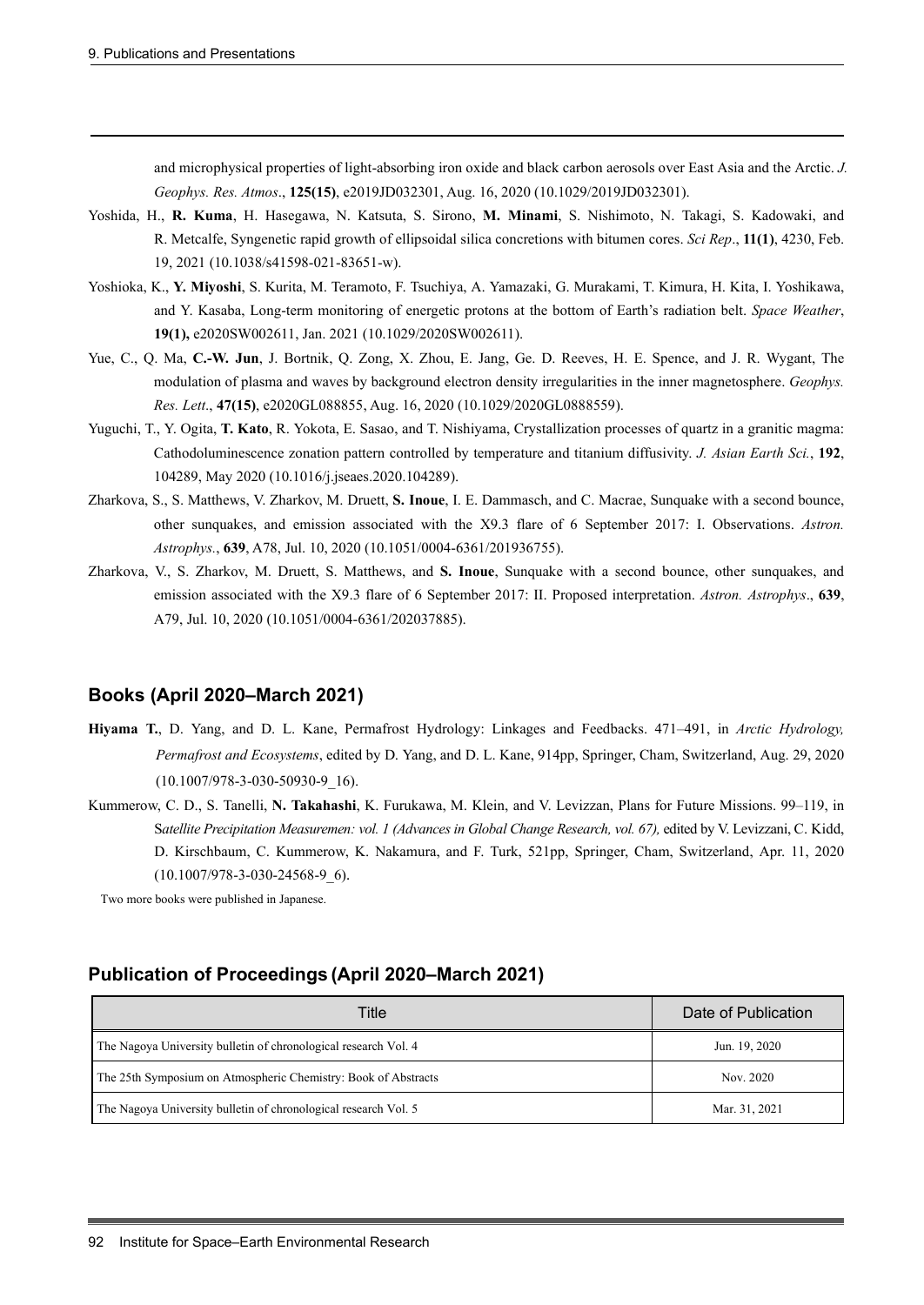## **Conference Presentations (April 2020–March 2021)**

#### ■ International Conferences

| Title                                                                                                                                                                          | Venue                     |                         | Orga-            | Number of<br>Presentations  |                 |                |                  |
|--------------------------------------------------------------------------------------------------------------------------------------------------------------------------------|---------------------------|-------------------------|------------------|-----------------------------|-----------------|----------------|------------------|
|                                                                                                                                                                                | Date                      |                         | nizers           | <b>Staffs</b><br>and<br>PDs | <b>Students</b> | Total          | Invited          |
| EGU General Assembly 2020                                                                                                                                                      | Online                    | May 4-8, 2020           | $\overline{0}$   | 3                           | $\overline{0}$  | 3              | $\mathbf{0}$     |
| JpGU - AGU Joint Meeting 2020 - Virtual                                                                                                                                        | Online                    | Jul.12-16, 2020         | 1<br>$Q*$        | 56                          | 31              | 87             | 8                |
| Goldschmidt Virtual 2020                                                                                                                                                       | Online                    | Jul. 21-26, 2020        | $\mathbf{0}$     | $\theta$                    | $\mathbf{1}$    | $\mathbf{1}$   | $\theta$         |
| IBS and KMI Joint Workshop 2020                                                                                                                                                | Online                    | Aug. 24-26, 2020        | $\overline{0}$   | $\mathbf{1}$                | $\overline{0}$  | $\mathbf{1}$   | $\mathbf{0}$     |
| Technology<br>for<br>Next<br>Generation<br>Space-Earth<br>Environmental Radio Science                                                                                          | Online                    | Aug. 24-26, 2020        | 1                | 4                           | $\overline{0}$  | 4              | 2                |
| Convection-Permitting Modeling for Climate Research<br>Current and Future Challenges                                                                                           | Online                    | Sep. 2-4, 2020          | $\overline{0}$   | 1                           | $\theta$        | 1              | 1                |
| XI International Conference "Solar-Terrestrial Relations<br>and Physics of Earthquakes Precursors"                                                                             | Paratunka, Russia/ Online | Sep. 22-25, 2020        | 1                | 1                           | $\theta$        | $\mathbf{1}$   | $\mathbf{0}$     |
| International Symposium on Data Science 2020                                                                                                                                   | Online                    | Sep. 23-25, 2020        | $\mathbf{1}$     | $\theta$                    | $\overline{0}$  | $\mathbf{0}$   | $\mathbf{0}$     |
| 4th Workshop of WESTPAC WG06: A framework for<br>cooperative studies in the Western Pacific Marginal Seas: Online<br>Energy and materials exchange between land and open ocean |                           | Oct. 6-7, 2020          | $\mathbf{0}$     | 1                           | $\overline{0}$  | 1              | $\mathbf{0}$     |
| NASA PMM Science team meeting                                                                                                                                                  | Online                    | Oct. 19-23, 2020        | $\overline{0}$   | $\mathbf{1}$                | $\overline{0}$  | $\mathbf{1}$   | $\mathbf{0}$     |
| CHAMOS workshop 2020                                                                                                                                                           | Online                    | Oct. 20-22, 2020        | $\theta$         | $\mathbf{1}$                | $\overline{0}$  | $\mathbf{1}$   | $\theta$         |
| 4th Asia-Pacific Conference on Plasma Physics                                                                                                                                  | Online                    | Oct. 26–31, 2020        | $\overline{0}$   | 2                           | 1               | 3              | 1                |
| The 29th International Toki Conference on Plasma and<br><b>Fusion Research</b>                                                                                                 | Online                    | Oct. 27–30, 2020        | $\overline{0}$   | 2                           | $\overline{0}$  | 2              | $\mathbf{1}$     |
| UJI Reconnection Workshop (URW) 2020                                                                                                                                           | Online                    | Nov. 5, 2020            | $\overline{0}$   | 2                           | $\overline{0}$  | $\overline{2}$ | 1                |
| Kashiwa Dark Matter symposium 2020                                                                                                                                             | Online                    | Nov. 16–19, 2020        | 1                | $\Omega$                    | $\mathbf{0}$    | $\mathbf{0}$   | $\mathbf{0}$     |
| The 9th VERSIM Workshop                                                                                                                                                        | Online                    | Nov. 16-20, 2020        | 5                | 9                           | $\mathbf{1}$    | 10             | 2                |
| The 11th Symposium on Polar Science                                                                                                                                            | Online                    | Nov. 16-Dec.18,<br>2020 | $\overline{0}$   | 6                           | 3               | 9              | $\boldsymbol{0}$ |
| The 21st EA Sub-mm-wave Receiver Technology<br>Workshop                                                                                                                        | Online                    | Nov. 24–25, 2020        | $\mathbf{0}$     | $\mathbf{1}$                | $\theta$        | $\mathbf{1}$   | $\theta$         |
| <b>AGU Fall Meeting</b>                                                                                                                                                        | Online                    | Dec. 1-17, 2020         | $\boldsymbol{0}$ | 19                          | 11              | 30             | $\boldsymbol{0}$ |
| The extreme Universe viewed in very-high-energy<br>gamma rays 2020                                                                                                             | Online                    | Dec. 3–4, 2020          | $\mathbf{1}$     | $\Omega$                    | $\overline{0}$  | $\mathbf{0}$   | $\overline{0}$   |
| YITP workshop "Connecting high-energy astroparticle<br>physics for origins of cosmic rays and future Kyoto, Japan/Online<br>perspectives"                                      |                           | Dec. 7-10, 2020         | 1                | $\overline{0}$              | 1               | 1              | $\mathbf{0}$     |
| Approaches<br>for<br>Hydrospheric-Atmospheric<br>Environmental Studies in Asia-Oceania                                                                                         | Online                    | Dec. 17-18, 2020        | $\mathbf{1}$     | 1                           | $\overline{0}$  | 1              | $\mathbf{0}$     |
| The 8th Asian/17th Korea-Japan Workshop on Ocean<br><b>Color 2020</b>                                                                                                          | Online                    | Dec. 21–23, 2020        | $\boldsymbol{0}$ | $\mathbf{1}$                | 3               | 4              | $\mathbf{0}$     |
| 2nd Workshop for Atmospheric Neutrino Production in<br>the MeV to PeV range                                                                                                    | Online                    | Jan.12-13, 2021         | 3                | 1                           | $\overline{0}$  | 1              | $\mathbf{0}$     |
| 43rd COSPAR Scientific Assembly                                                                                                                                                | Online                    | Jan. 28-Feb. 4, 2021    | $\boldsymbol{0}$ | 10                          | $\mathbf{1}$    | 11             | 6                |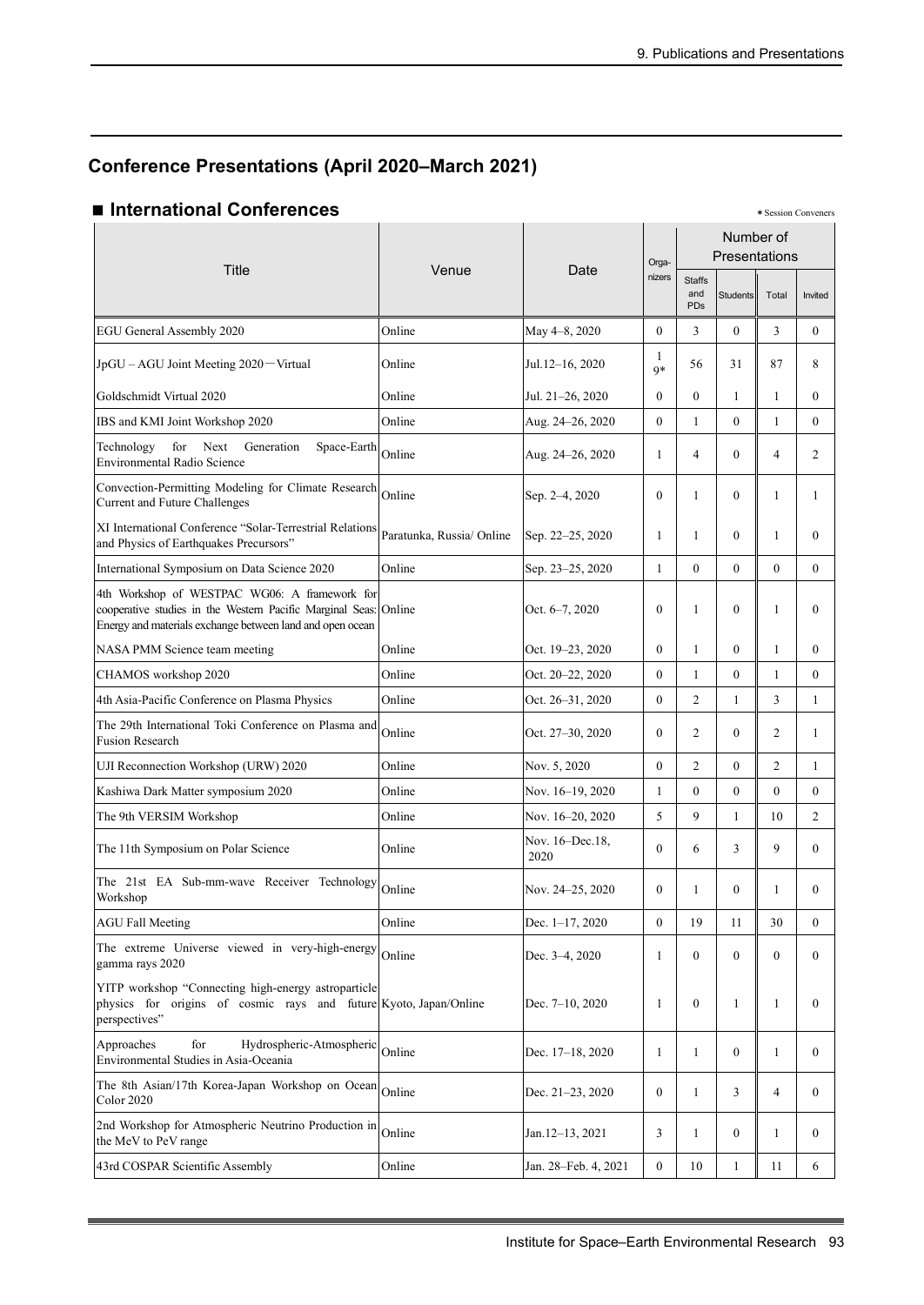|                                                                                                                                                                                                                                              |        |                  | Orga-      | Number of<br>Presentations         |                 |                |                |
|----------------------------------------------------------------------------------------------------------------------------------------------------------------------------------------------------------------------------------------------|--------|------------------|------------|------------------------------------|-----------------|----------------|----------------|
| Title                                                                                                                                                                                                                                        | Venue  | Date             | nizers     | <b>Staffs</b><br>and<br><b>PDs</b> | <b>Students</b> | Total          | Invited        |
| New perspective of inner heliosphere studies $\sim$ Toward<br>Solar Cycle 25 $\sim$                                                                                                                                                          | Online | Feb. 15-16, 2021 |            |                                    | $\theta$        | 1              | 1              |
| ISEE International Joint Research Program "Modeling<br>the transport and deposition of cosmogenic isotopes of Online<br>historical MIYAKE Events and recent decades"                                                                         |        | Mar. 2–3, 2021   | $\theta$   |                                    | $\theta$        | 1              | $\theta$       |
| International conference and school on dynamic<br>variation of particles and waves in the inner<br>magnetosphere and ionosphere using satellite and Online<br>ground-network observations and modeling (PWING-<br>ERG conference and school) |        | Mar. 8-12, 2021  | 2          | $\tau$                             | $\theta$        | $\overline{7}$ | $\overline{2}$ |
| The 44th annual apatity seminar, Physics of Auroral Online<br>Phenomena                                                                                                                                                                      |        | Mar. 15-19, 2021 | $\Omega$   | 3                                  | $\theta$        | 3              | 1              |
| 1st Workshop for Interplay of Neutrino and Dark matter<br>Experiments and Exotics Searches (INDEES 2021)                                                                                                                                     | Online | Mar. 18-19, 2021 |            | 2                                  | $\theta$        | $\overline{2}$ | $\overline{2}$ |
| Total                                                                                                                                                                                                                                        |        |                  | 20<br>$Q*$ | 137                                | 53              | 190            | 28             |

## ■ **Domestic Coferences** \* Session Conveners

|                       |            | Number of Presentations |                 |       |         |
|-----------------------|------------|-------------------------|-----------------|-------|---------|
| Number of Conferences | Organizers | Staffs and PDs          | <b>Students</b> | Total | Invited |
|                       | 33<br>$8*$ | 151                     | 67              | 217   |         |

## ■ Lectures for Researchers

| Date                                                                                              | Title                                                          | Number of<br>Paticipants           |
|---------------------------------------------------------------------------------------------------|----------------------------------------------------------------|------------------------------------|
| May 26, 2020<br>Jul. 20, 2020<br>Sep. 10, 2020<br>Nov. 17, 2020<br>Jan. 14, 2021<br>Jan. 19, 2021 | SCOSTEP/PRESTO Online Seminar (1st-6th)                        | 83<br>168<br>19<br>96<br>100<br>65 |
| Jan. 22, 2021<br>Mar. 5, 2021<br>Mar. 29, 2021                                                    | SCOSTEP Online Capacity Building Lecture (1st-3rd)             | 40<br>47<br>50                     |
| Feb. 3, 2021                                                                                      | CICR colloquium                                                | 27                                 |
| Mar. 8, 2021<br>Mar. 9, 2021                                                                      | PWING school on the inner magnetosphere and data analysis tool | 100                                |